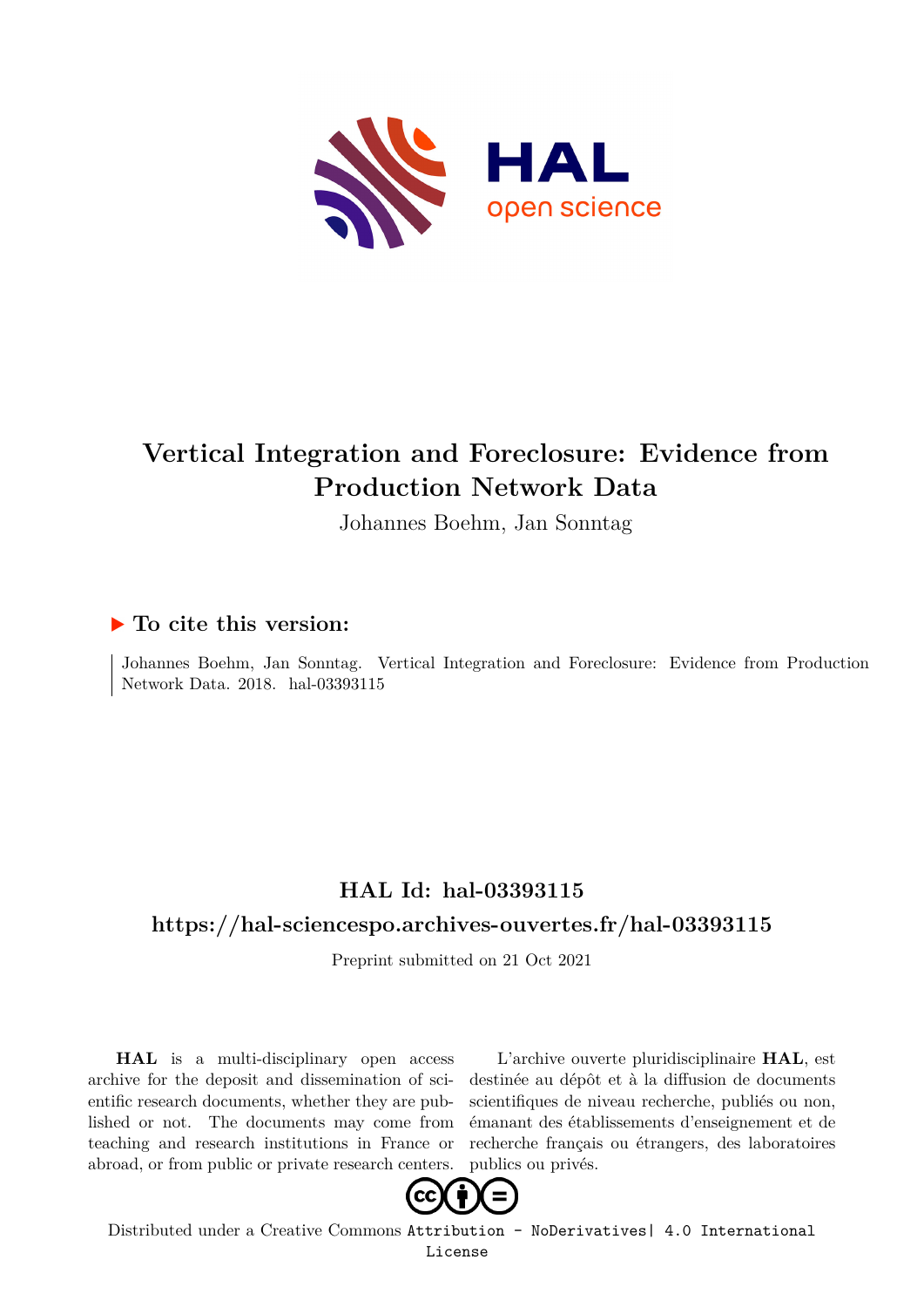**Discussion Paper**



# **VERTICAL INTEGRATION AND FORECLOSURE: EVIDENCE FROM PRODUCTION NETWORK DATA**

Johannes Boehm and Jan Sonntag

**SCIENCES PO ECONOMICS DISCUSSION PAPER**

No. 2018-12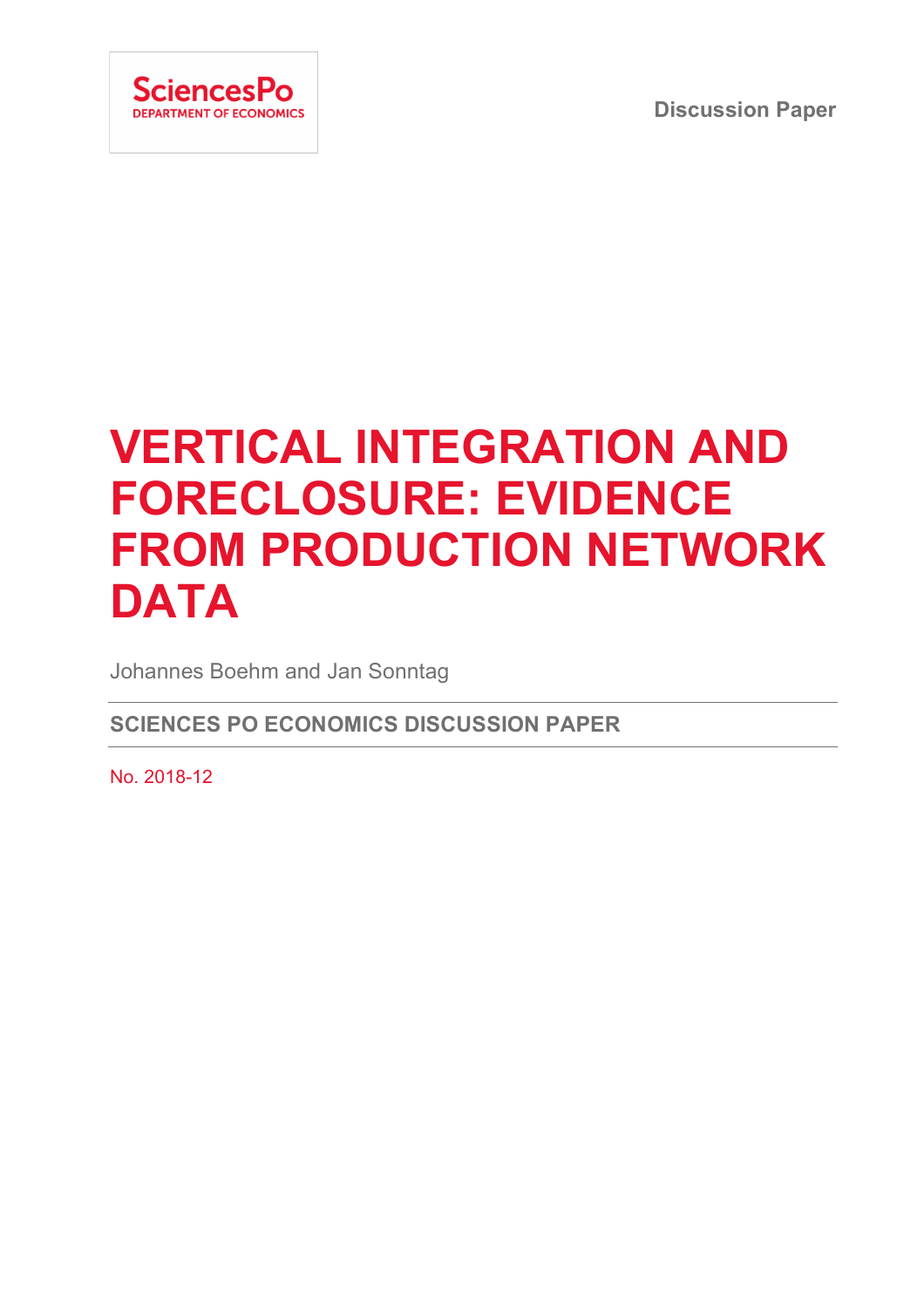# Vertical Integration and Foreclosure: Evidence from Production Network Data<sup>∗</sup>

Johannes Boehm†

## Jan Sonntag

Sciences Po and CEP/LSE [johannes.boehm@sciencespo.fr](mailto:johannes.boehm@sciencespo.fr)

Sciences Po [jan.sonntag@sciencespo.fr](mailto:jan.sonntag@sciencespo.fr)

December 8, 2018

#### Abstract

This paper studies the prevalence of vertical market foreclosure using a novel dataset on U.S. and international buyer-seller relationships, and across a large range of industries. We find that relationships are more likely to break when suppliers vertically integrate with one of the buyers' competitors than when they vertically integrate with an unrelated firm. This relationship holds also, among other things, when conditioning on mergers that follow exogenous downward pressure on the supplier's stock prices, suggesting that reverse causality is unlikely to explain the result. In contrast, the relationship vanishes when using rumored or announced but not completed integration events. Firms experience a substantial drop in sales when one of their suppliers integrates with one of their competitors. This sales drop is mitigated if the firm has alternative suppliers in place.

Keywords: Mergers and acquisitions, Market foreclosure, Vertical integration, Production networks

JEL: L14, L42

<sup>∗</sup>We thank Emeric Henry, Adrien Matray, Ezra Oberfield, Florian Sz¨ucs, and seminar participants at Princeton, Sciences Po, EARIE 2018, RES 2018, and the SED 2018 for helpful comments. Boehm thanks the International Economics Section at Princeton for their hospitality. We thank the Banque de France/Sciences Po partnership for financial support. All errors remain our own.

<sup>&</sup>lt;sup>†</sup>Corresponding author: Département d'Economie, Sciences Po, 28 Rue des Saints-Pres, 75007 Paris. johannes.boehm@sciencespo.fr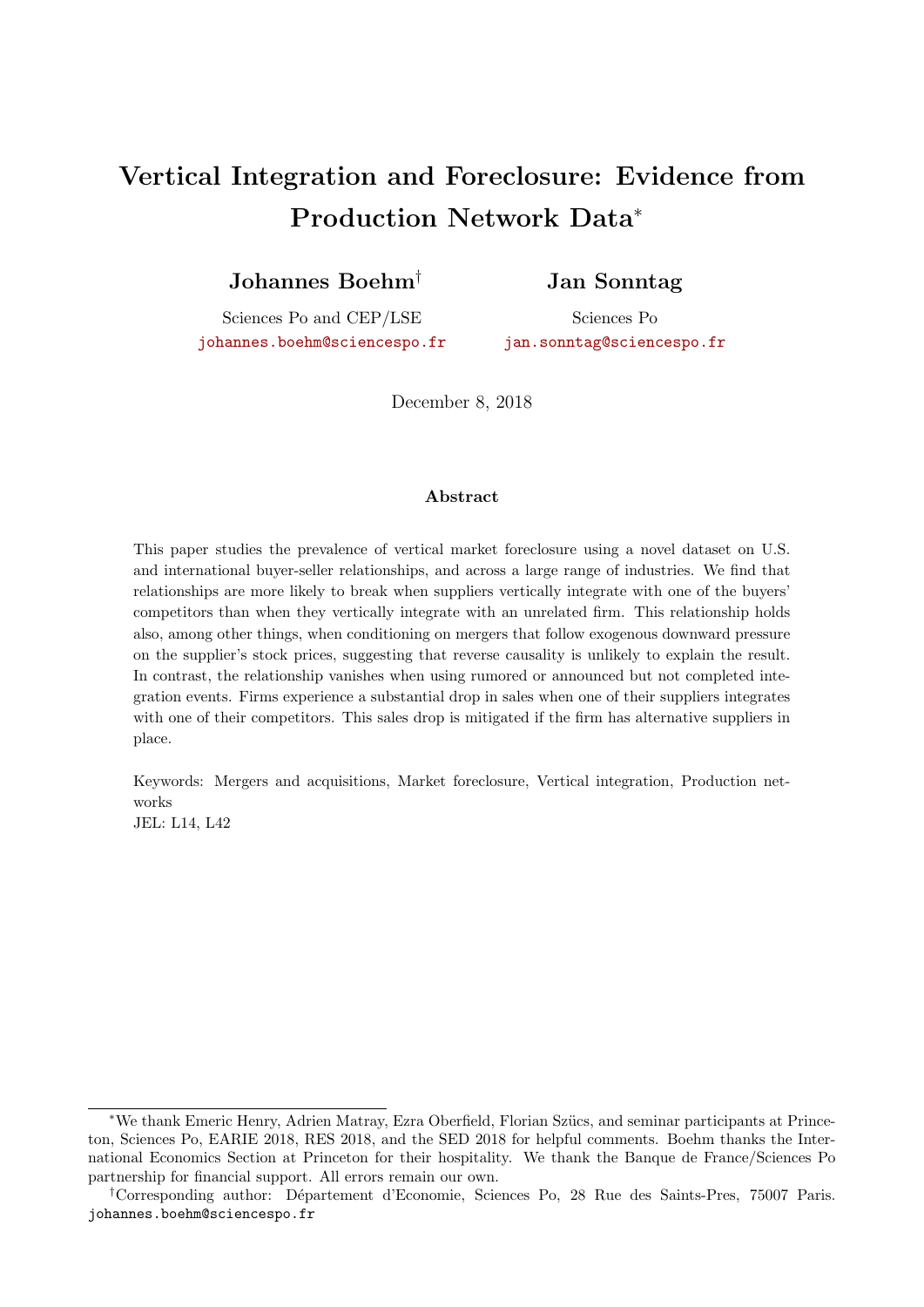## 1 Introduction

Vertical integration of two firms has the potential to increase their economic efficiency by exploiting synergies in the design, production, and distribution of their goods and services, which may ultimately lead to lower prices for consumers. At the same time, it might give firms incentives to engage in anti-competitive behavior. One such case arises when one of the integrating firms controls access to a bottleneck input, such as access to vital infrastructure or technology. The integrated firm might use its access to the bottleneck to extend or preserve its market power in the upstream markets by refusing to provide rival firms in downstream markets with access to the bottleneck. These firms are said to be foreclosed. While a large theoretical literature investigates the motives for vertical foreclosure<sup>1</sup>, the empirical evidence is restricted to a few very particular cases<sup>2</sup>, not least because vertical relationships are rarely observed. This fact not only restricts our ability to test the theory, but also limits our understanding of the prevalence of foreclosure in reality.

The empirical prevalence of vertical foreclose is, of course, at least partly determined by competition law and its enforcement. Most of its forms are regarded as violating competition laws in a large range of jurisdictions. In the United States the Sherman and Clayton Antitrust Acts set out limitations to merger activity, and starting with Terminal Railroad Association v. U.S. (1912) U.S. courts have established a doctrine on foreclosure. Competition authorities typically issue guidelines on their assessment of vertical mergers to avoid unforeseen restrictions on mergers. At the same time – or perhaps as a consequence – enforcement of these vertical merger laws is relatively rare.3 With recent work arguing that concentration and market power among US firms increased over the course of the last decades<sup>4</sup>, and the finger being pointed at regulatory authorities<sup>5</sup>, one is led to ask: is enforcement lax, or is actual foreclosure just very rare? What are the factors determining the prevalence of vertical foreclosure, and how severe are the consequences?

This paper examines the presence of vertical foreclosure across a large range of industries. We exploit a novel panel dataset on vertical relationships between large firms, both in the U.S. and abroad. These data allow us to study whether buyer-seller relationships break following vertical mergers and acquisitions. We show that the breaking of a buyer-seller relationship in response to the supplier vertically integrating with a third party is particularly likely when the third party is a competitor of the buyer — but not when the third party is not a competitor of the buyer. Consistent with theories of vertical foreclosure, relations are more likely to break following vertical integration of the supplier with a competitor of the buyer when there is little

<sup>&</sup>lt;sup>1</sup>See Rey and Tirole (2007) for an overview. The classic references are Hart and Tirole (1990) and Ordover et al. (1990).

<sup>2</sup>Recent examples include Asker (2016) for the Chicago beer market and Crawford et al. (2018) for the US cable TV industry.

<sup>3</sup>Salop and Culley (2015) find only 46 vertical enforcement actions in the US over the period 1994–2013.

<sup>4</sup>De Loecker et al. (2018) estimate a rise in average US markups using Compustat and US Census data; Gutiérrez and Philippon (2017) document rising Herfindahl concentration indices in US industries, and Barkai (2016) documents a rise in the profit share of US non-financial corporations.

<sup>5</sup>See Gutirrez and Philippon (2018) and The Economist (2018)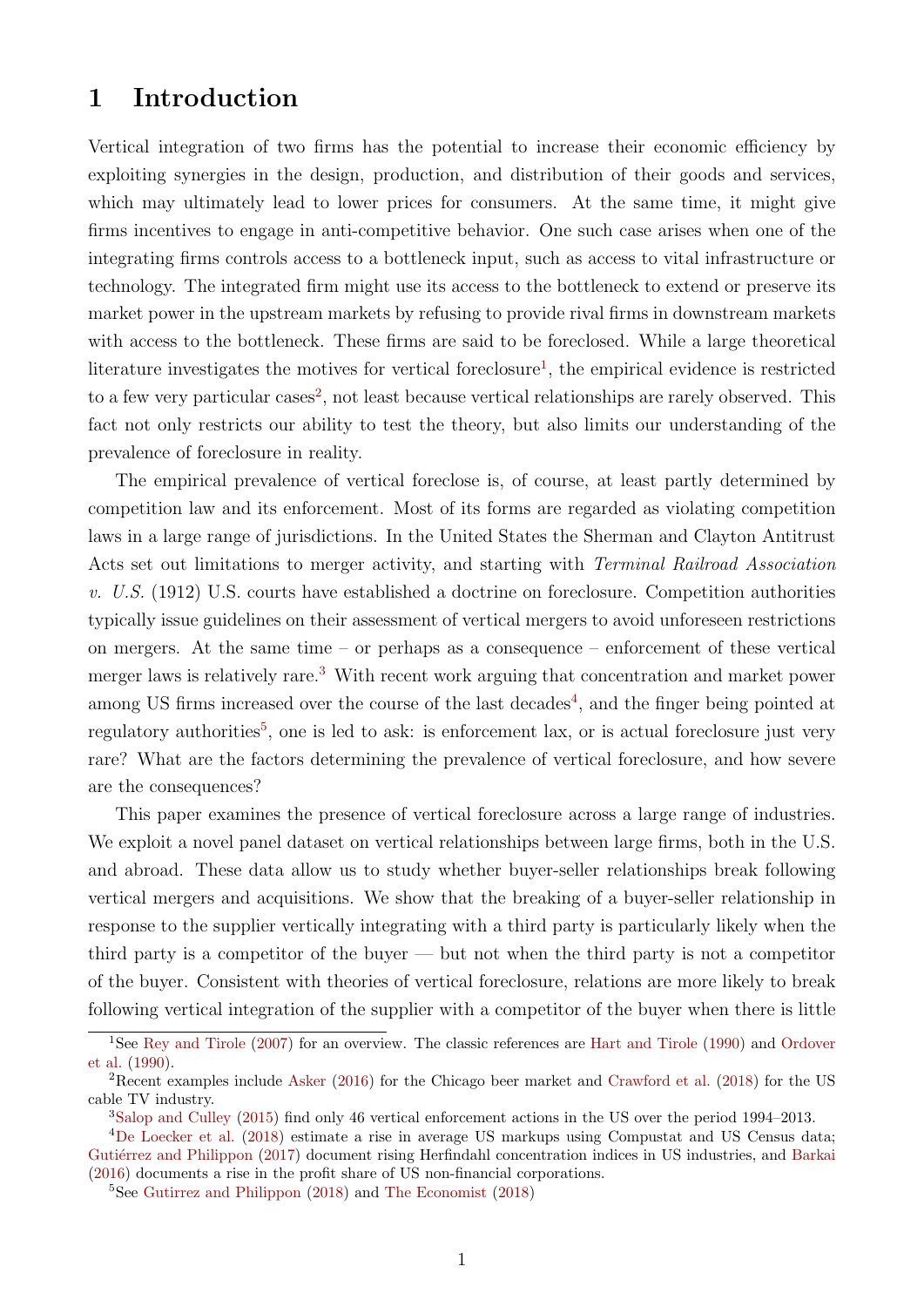competition in the upstream industry. The increased hazard rate of links breaking cannot be explained by common industry-level (or industry-pair-level) shocks to merger activity or hazard rates.

The correlation we find does not immediately imply that vertical market foreclosure is taking place in the population of firms and relationships that we study. Vertical integration could be the response to relationships breaking. Alternatively, both integration and links breaking could be caused by unobserved shocks. Finally, the links breaking might not be the the consequence of foreclosure, but might be the consequence of the integrating parties being able to produce the final good at such a low cost that the buyer decides to exit the market (and hence stops purchasing the input).

A series of additional regressions indicates that these explanations are unlikely to explain the findings. We follow Edmans et al. (2012) to construct an instrumental variable for vertical mergers and acquisitions. The variable captures events where investor capital outflows of mutual funds put large downward pressure on firms' stock prices, thereby making the firm more likely to be acquired. The correlation between vertical integration and links breaking prevails for vertical acquisitions that follow situations where such events put downward pressure on the bottleneck supplier's stock price. If the investor capital outflows are unrelated to the performance of the supplier, these cases are integration events that are unlikely to happens for supply assurance reasons (as, for example, in Bolton and Whinston (1993)). We find similar results when conditioning on situations where the suppliers are "healthy" in the sense that they have seen sales increases prior to integrating.

Moreover, we study events where firms are rumored to vertically integrate or announce an integration, but end up not integrating. To the extent that these rumored integration events might be similarly selected to actual integration events, they make for a good comparison group. For relationships where suppliers are rumored to vertically integrate, we do not find a higher hazard rates of links breaking than in the average relationship. We also do not find the large difference in hazard rates between rumored integration with a competitor of the buyer versus firms unrelated to the buyer.

We then use our production network data to ask whether firms that have a foreclosure motive are more likely than others to integrate with a given supplier. We say that a firm b has a foreclosure motive when one of its suppliers also sells to one of b's competitors. In the sample of active relationships where the supplier is vertically integrating, such firms  $b$  are more likely to end up being the ones that integrate with the supplier. Again, these results are consistent with foreclosure motives for integration.

Finally, we study the performance of firms in the wake of their supplier's integration. Firms which have a supplier that vertically integrates with one of its competitors experience a temporary decrease in sales. The sales drop is larger for firms that do not have another supplier from the same industry as the one that is integrating. We do not find a statistically significant response of employment to supplier's integration with a competitor. We also study the sales response of firms whose *competitor* is vertically integrating, and we find no statistically significant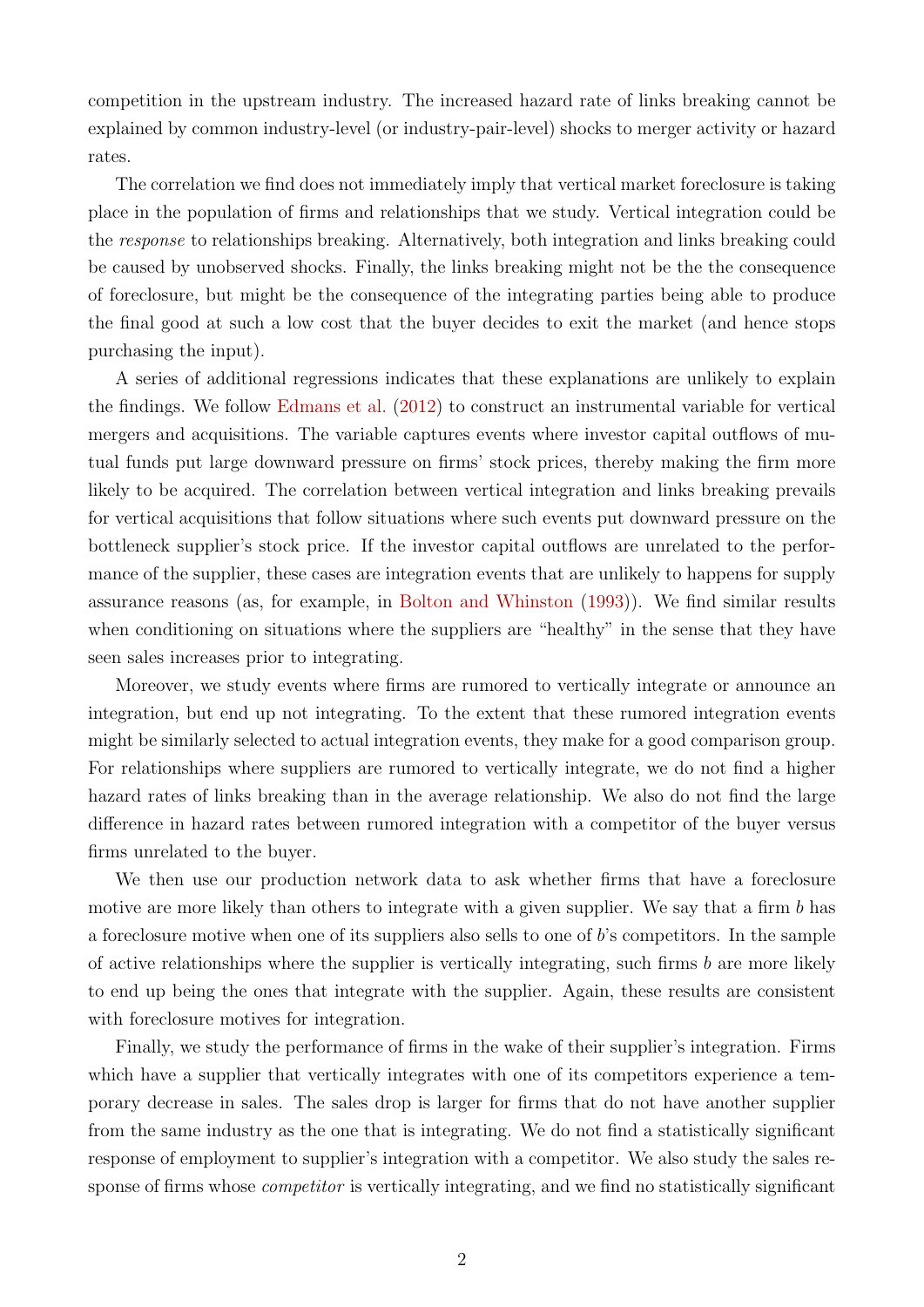drop in sales, suggesting that the breaking of vertical relationships in our main result is unlikely to be the consequence of firms being driven out of the market due to strong synergies among the integrating firms. This is consistent with the results of Blonigen and Pierce (2016), who find no significant increases in physical productivity among US plants that undergo a merger or acquisition, but an increase in market power as measured by markups.

We interpret our results as supporting the view that vertical market foreclosure along the extensive margin (in the sense that relationships fully break) is occurring in the population of firms and relationships that we study. These relationships are not representative of the overall population of buyer-seller relationships in the United States, or among industrialized countries: the set of firms reporting relationships in our data consists of mostly firms that are either listed on exchanges or issue traded securities. Those firms are also more likely to report relationships with important suppliers and customers. Given that the relationships in our sample will be more likely to be in the spotlight of antitrust authorities, we think that vertical foreclosure may also be prevalent outside the selected sample that we study.

Our paper relates to three different literatures. The first is the empirical literature on detecting vertical market foreclosure. Waterman and Weiss (1996), Chipty (2001), and Crawford et al. (2018) (in the cable TV industry) and Hastings and Gilbert (2005) (in the gasoline retailing industry) find evidence for vertical foreclosure; Hortaçsu and Syverson (2007) (in cement and ready-mixed concrete markets) and Asker (2016) (in the beer industry) find no vertical foreclosure in their respective industries. In contrast to this literature, we study a range of industries, which not only broadens the scope of statements that we can make, but also allows for comparisons across industries by their degree of competitiveness. We draw from data on vertical and competitor relationships, which ties our hands on the definition of markets and vertical integration. The drawback is that our data prevents us from studying prices or markups, and therefore consumer welfare. Instead, we look at the supplier network of potentially foreclosed firms, and how the relationship between integration and links breaking varies with market structure in the upstream market.

Our paper also links to the literature that studies the determinants and effects of mergers and acquisitions (Malmendier et al. (2018), Maksimovic et al. (2013), Rhodes-Kropf and Viswanathan (2004), Gugler et al. (2003), Blonigen and Pierce (2016)). In contrast to most of this literature<sup>6</sup>, we study the impact not on integrating firms themselves, but on the vertically related ones. We also show that foreclosure considerations as determined by the structure of the production network predict vertical mergers.

Finally, our paper also relates to the growing literature on the importance of firm's position in the production network for its performance (Barrot and Sauvagnat, 2016, Giroud and Mueller, 2017, Bernard et al., 2017, Carvalho et al., 2016, Boehm et al., 2015). Related to our work, Bernard and Dhingra (2015) find increased integration and foreclosure following the 2012 Free Trade Agreement between Colombia and the United States. Our paper shows how the network matters through the strategic incentives of horizontally related firms, and for how the

 ${}^{6}$ Recent exceptions are Gugler and Szücs (2016) and Stiebale and Szücs (2017), who study the impact of mergers on horizontally related firms.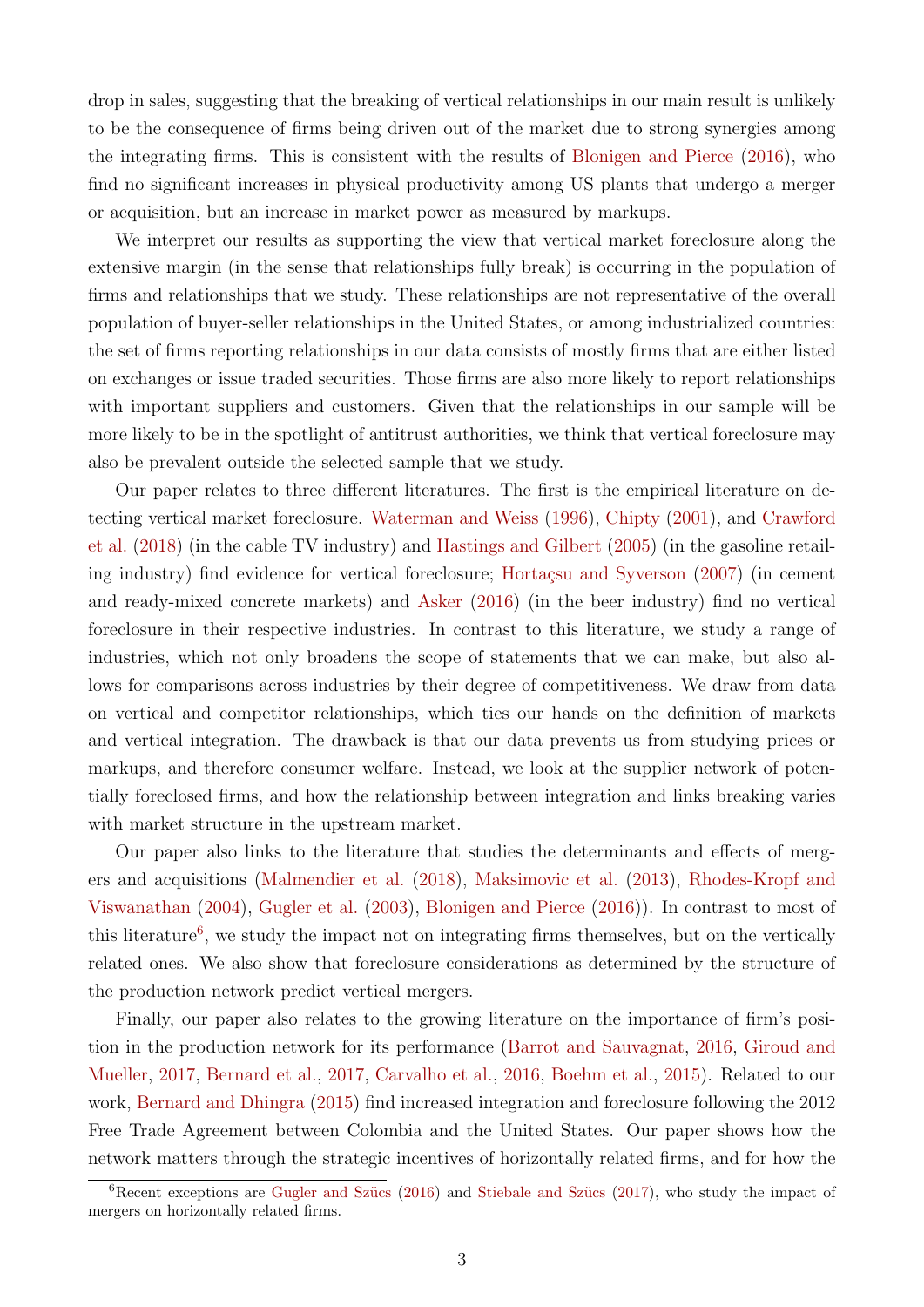production network itself is shaped by those incentives. We also introduce a new dataset on buyer-seller connections in the U.S. and abroad and document its properties.

The next section describes the data; Sections 3 and 4 present the econometric evidence.

## 2 Data

We combine three different datasets for our empirical analysis: a dataset describing supply chain and competitor networks, a dataset of mergers and acquisitions, and data on firm sales and employment. The first dataset is FactSet Revere, a panel of almost 900,000 vertical and horizontal relationships of large US and foreign firms. It describes the supplier, customer, and competitor relationships as well as partnerships of a set of large (mostly publicly listed or security-issuing) firms from the US and abroad (we call these companies the "covered" companies). Each relationship is coded with a relationship type, the identity of the firms, and a start and end date. The data vendor collects this information annually through the covered companies' public filings, investor presentations, websites and corporate actions, and through press releases and news reports. Since the relationship data is the main content of the dataset, its coverage is much broader than supplier data in Compustat or Bloomberg. While the data coverage is specifically geared towards large firms, many small and non-listed firms nevertheless show up in relationships with large firms, hence our overall network is much larger than the set of listed firms. Coverage varies by country; data for covered North American companies is available from 2003 to present; Revere starts to cover publicly listed and security-issuing companies from industrialized and major emerging economies (including Europe and China) from around  $2007<sup>7</sup>$  To the extent of our knowledge, our paper is the first one in the economics literature to use this dataset, so we show summary statistics in more detail than we otherwise would.

FactSet Revere contains thirteen different types of relationships (see Appendix A.1 for more details). We aggregate these relationship types into two networks: a directed network of buyer-supplier relationships (from supplier and customer relationships, as well as distribution, production, marketing, and licensing relationships) and an undirected network of competitors. Moreover, we annualize the relationship data: A relation of any kind is counted as active in a given calendar year if there is at least one day between start date and end date of the relation that falls into that calendar year. The result is a panel of relations that is identified by source company, target company and year.

Table I summarizes the resulting links in the network of firms, which is much more dense than suggested by data exclusively relying on SEC filings (as reported, for instance, by Barrot and Sauvagnat (2016)). Among the more than 180,000 firms in our dataset, 80,000 have at least one supplier link recorded. On average, our buyers have 3.85 suppliers, but many firms have substantially more. The average numbers of customers and competitors is just slightly lower, allowing to construct a dense network. The average length of buyer-supplier relationships in

<sup>7</sup>See Appendix A for details on coverage by country and year.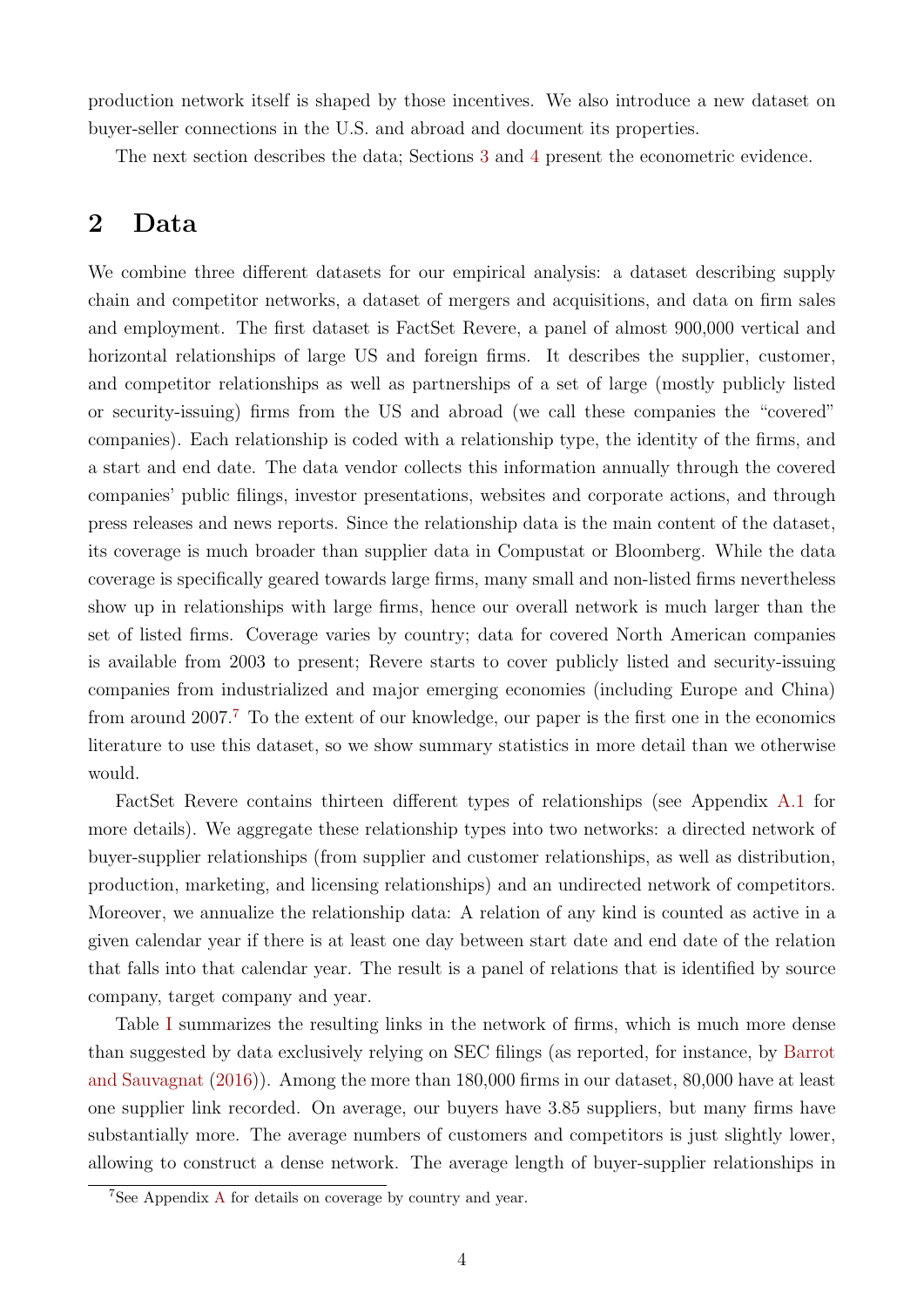|                       |         | Full Sample |     |        | Sample of buyers |     |  |
|-----------------------|---------|-------------|-----|--------|------------------|-----|--|
|                       | Mean    | SD          | Max | Mean   | SD               | Max |  |
| $#$ Customers         | 2.13    | 8.28        | 533 | 3.37   | 10.72            | 533 |  |
| $#$ Suppliers         | 2.13    | 10.20       | 980 | 3.85   | 13.48            | 980 |  |
| $#$ Competitors       | 2.16    | 7.73        | 381 | 3.48   | 10.13            | 381 |  |
| Obs. per firm (years) | 3.97    | 4.30        | 14  | 6.24   | 4.28             | 14  |  |
| Log Sales             | 12.00   | 2.81        | 20  | 12.70  | 2.62             | 20  |  |
| Log Employment        | 6.27    | 2.56        | 15  | 6.90   | 2.46             | 15  |  |
| Firms                 | 180,192 |             |     | 80,287 |                  |     |  |

Table I—: Descriptive statistics for the firm network

Note: Summary statistics for the number of links in the firm network (2003-2016). The left columns summarize the full set of firms in the database, the right columns only those firms that have at least one supplier in the database. "Observations per firms" summarizes the coverage length of firms. Sales and employment data come from Compustat, Orbis and FactSet Fundamentals. Note that coverage for sales (employment) is lower: 74,511  $(73,613)$  firms in the full sample and  $40,576$   $(40,389)$  among buyers.

our data is 4.45 years; the baseline hazard rate of buyer-supplier links breaking is 0.23. Only 6.3% of links that break over the observation period are reformed at a later point in time, and almost never more than once.



Figure 1: Distribution of the number of suppliers and customers Note: The sample consists of firms that have at least one supplier.

Figure 1 shows the distribution of the number of suppliers and customers among firms. The distributions are very skewed, with most firms having few suppliers and customers, and some having many. Whenever we use the number of links in our regressions below, we will hence use the log of one plus the number of links instead of the raw count in order to avoid our results being driven by outliers. The fact that the number of relationships is heavily skewed is well-known from the literatures on firm heterogeneity and superstar firms.<sup>8</sup> Table II confirms that the firms with most connections account for a disproportionately large fraction of sales.

Finally, one word of caution about these data. While the coverage of relationships is better than in other large panels that span many industries and countries, it is probably still incom-

<sup>&</sup>lt;sup>8</sup>The literature is vast; see, in particular, the recent empirical work by Bernard et al.  $(2017)$ . Most similar to us, Carballo et al. (2018) document the skewness of the customer distribution and sales for international buyers of Latin American firms. In theoretical work, Oberfield (2018) explains how superstar firms emerge in a setting where firms search for suppliers.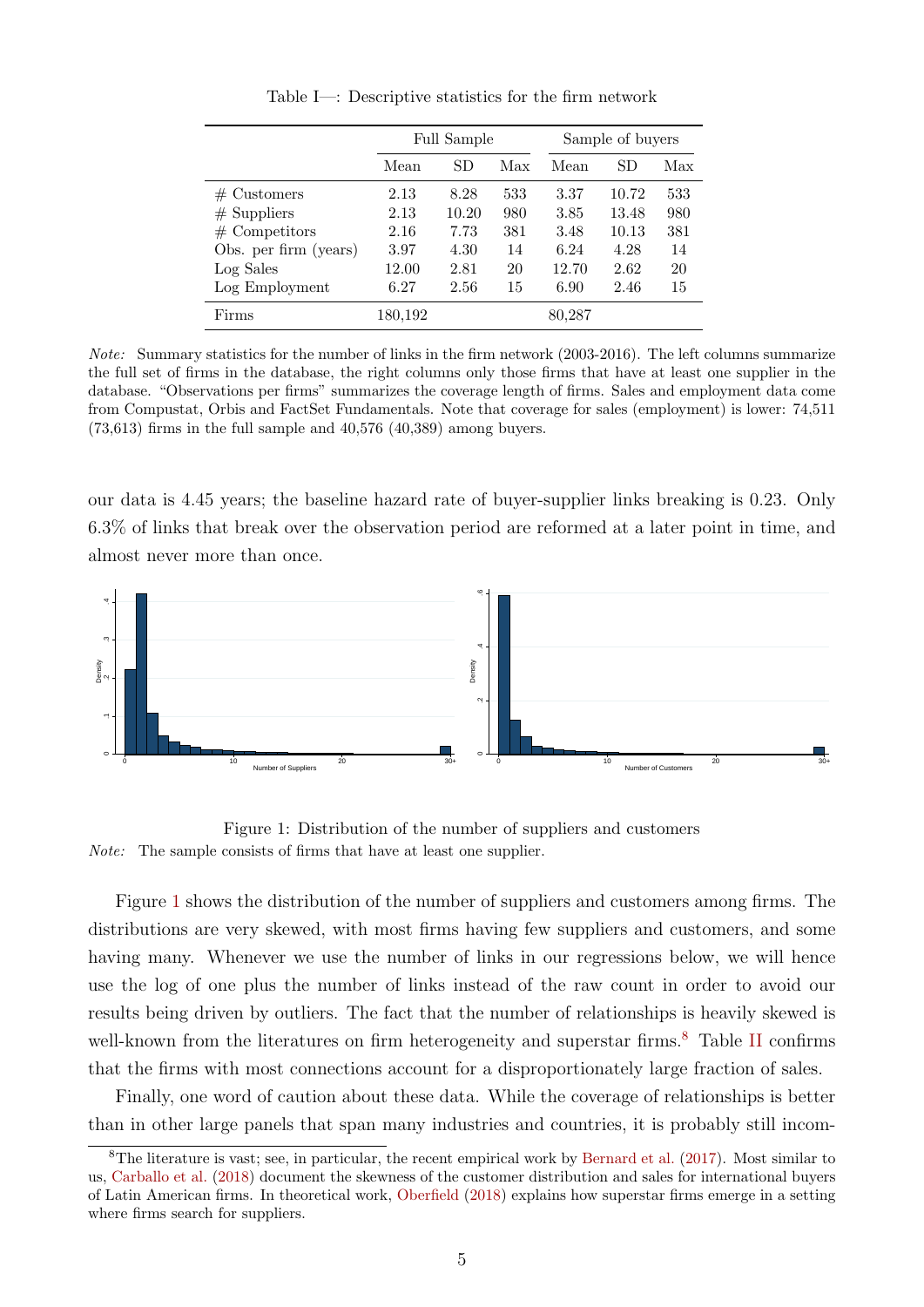|            | Fraction of Sales, % |
|------------|----------------------|
| A 11       | 100.0                |
| Top $25\%$ | 78.1                 |
| Top 10%    | 58.6                 |
| Top $5\%$  | 46.8                 |
| Top $1\%$  | 25.8                 |

Table II—: Total sales by percentile of the  $\#$  suppliers distribution

Note: The table shows the average fraction of sales (over years) accounted for by firms in the top percentiles of the distribution of the number of suppliers (firms with at least one supplier only).

plete: relationships with small firms, and relationships that account for a small fraction of sales or costs are presumably less likely to be recorded. Our data show about 500 listed suppliers for Walmart in 2016, and Walmart is — together with Apple, Samsung, and the large auto manufacturers — one of the firms with the highest number of recorded suppliers. In reality though, Walmart probably has tens of thousands of suppliers, suggesting that many relationships are missing. The relationships recorded in our data are probably the larger or more important ones.

The second dataset we use is the set of mergers and acquisitions in Bureau Van Dijk's Zephyr database. Zephyr records deals and rumors about deals for mergers and acquisitions in which at least a 2% stake in the target company changes owners and the value of the deal exceeds GBP 1M (Bollaert and Delanghe (2015)). For each merger or acquisition, Zephyr reports the nature of the transaction, the identity of the target company, the acquiring company and the seller, as well as the date of announcement, the date when the transaction was finished, and the stake of the acquirer in the target before and after the acquisition. Zephyr also contains a large number of rumored deals that never materialized, which we will use as a comparison group in some of our regressions.

Analogously to the relationship data, we annualize the Zephyr data and construct a panel of mergers and acquisitions between acquiring and acquired company. We focus on transactions where one company fully acquires another or the entities merged. We infer the vertical or horizontal nature of an integration by combining M&A data with the input-output network constructed from our relationship data: a vertical integration is a merger or acquisition between two firms that have an ongoing buyer-seller relationship in the year of integration.

The vast majority of mergers and acquisitions in our sample is between firms that do not maintain a buyer-supplier relationship. Table III reports the number of mergers and acquisitions between firms for which supply chain information is available. Only 6.7% of full acquisitions in our sample result in vertical integration. The share is almost the same for partial acquisitions, which we do not use in our analysis but report here for completeness. The non-vertical mergers and acquisitions can be either purely horizontal or between unrelated firms that neither compete directly nor supply each other with inputs. For the sake of brevity, we will refer to both mergers and acquisitions as "mergers" for the remainder of the paper.

There is a small but non-negligible number of cases with risk of vertical foreclosure. Table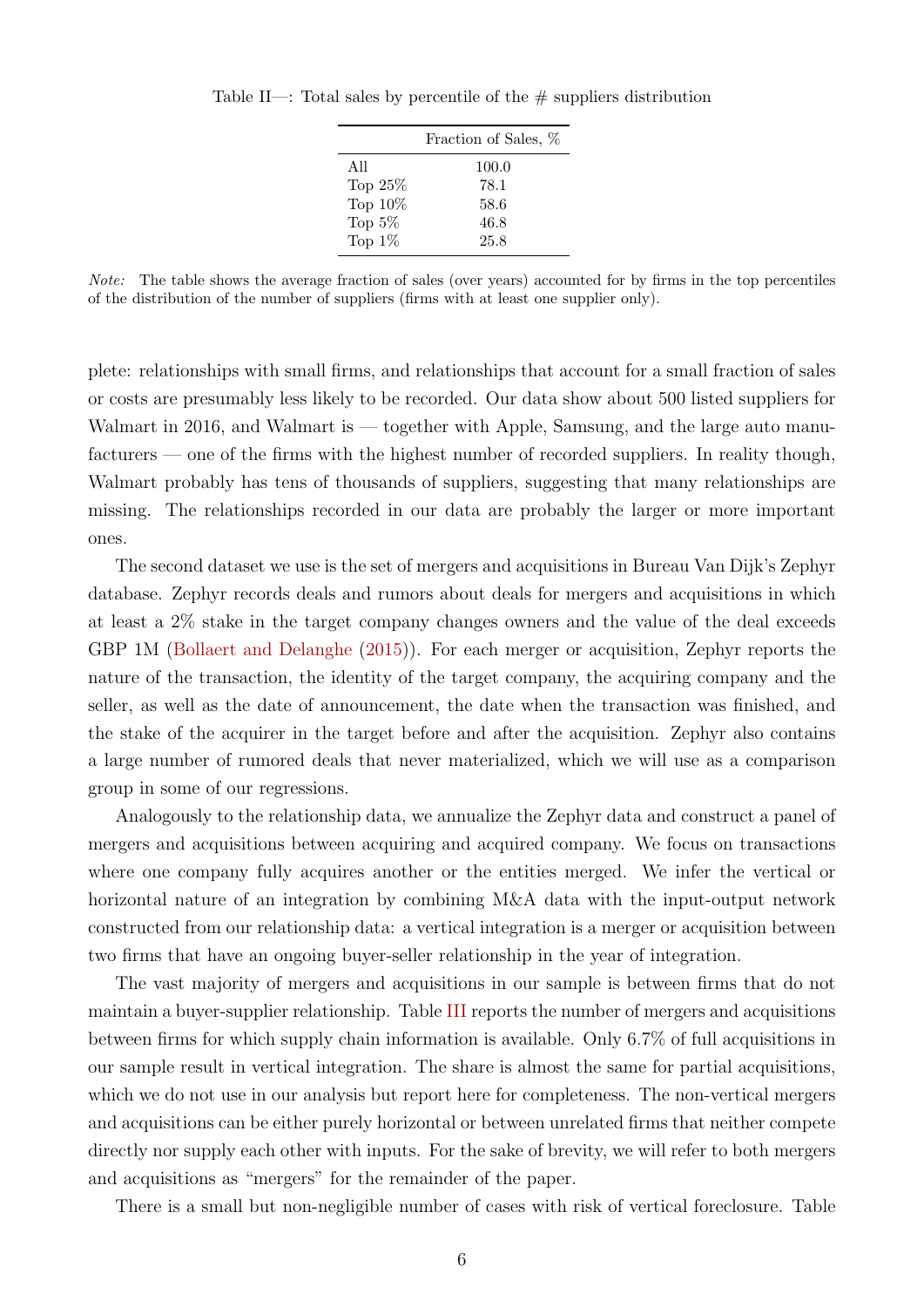|                                                              | Non-vertical          |                      | Vertical         |                   | Total                 |                         |
|--------------------------------------------------------------|-----------------------|----------------------|------------------|-------------------|-----------------------|-------------------------|
|                                                              | Count                 | Z.                   | Count            | $\%$              | Count                 | %                       |
| Partial acquisitions<br>Full acquisitions & mergers<br>Total | 745<br>2.799<br>3.544 | 93.2<br>93.3<br>93.3 | 54<br>201<br>255 | 6.8<br>6.7<br>6.7 | 799<br>3,000<br>3.799 | 100.0<br>100.0<br>100.0 |

Table III—: Types of mergers and acquisitions

Note: Number of partial and full mergers and acquisitions by presence vertical relation between the merging parties (2003-2016). Partial acquisitions exclude minority stakes. For a breakdown including horizontal mergers see Appendix A.

IV summarizes key statistics about the buyer-supplier relations in our sample. While the unconditional probability that a relation ends in a given year is only 22.5%, this probability is almost 50% in cases where the supplier integrates vertically with a competitor of the buyer. In our data, this happens in 208 out of the 7482 cases in which a supplier vertically integrates with another buyer.

Table IV—: Buyer-supplier links: hazard rates of links breaking and risk of foreclosure

|                                                         | Value |
|---------------------------------------------------------|-------|
| $P(link\;break)$                                        | 0.225 |
| Avg. relatation duration                                | 4.45  |
| Number of cases where supplier vertically integrates    | 7482  |
| Number of cases where supplier integrates w. competitor | 208   |
| and buyer-supplier link breaks                          | 103   |

Note: The first row reports the unconditional probability that a buyer-supplier relationship ends in a given year. The second row reports the average length of these relations. The third row counts the number of cases in which a supplier vertically integrates. The fourth row restricts this number to cases where the vertical integration involves a competitor of the buyer. The fifth row counts the instances in which the buyer-supplier link breaks following vertical integration of the supplier with a competitor of the buyer.

Figure 2 shows the industry-wise and year-wise distribution of cases where the relationship breaks following vertical integration of the supplier with a competitor of the buyer. These situations are not confined to a narrow set of industries, but occur broadly across the economy. A particularly large number of such cases falls into computer and electronics manufacturing, in which there are many large firms that are frequently undertaking mergers and acquisitions.

In the short panel that is available to us, there is no clear trend over time in the number of potential foreclosure cases. Whereas recent research has documented a rise market power since the early eighties (De Loecker et al., 2018), this does not translate into an increase in the number of potential foreclosure cases over time in our sample.

We complement the relationship and M&A data by sales and employment figures and industry codes from Compustat, Bureau Van Dijk's Orbis database and FactSet Fundamentals (2003–2014). Since these data have been widely used in the literature, we will not describe them here.9 The last rows of Table I show summary statistics for sales and employment.

<sup>9</sup>See Kalemli-Ozcan et al. (2015) for detailed information on Orbis. We use a current and past vintage of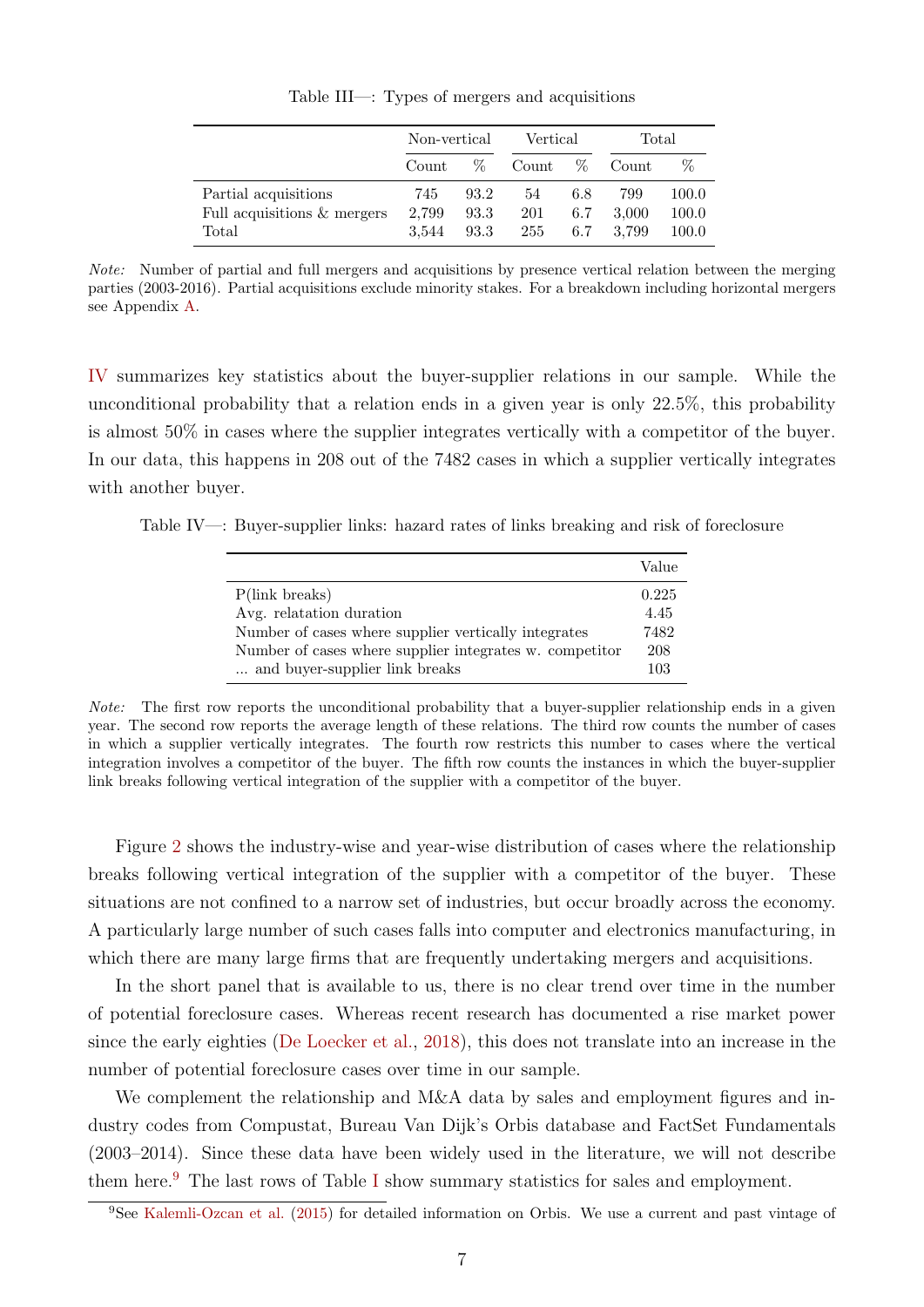

Figure 2: Potential foreclosure cases by sector and year

Note: A potential foreclosure case is a situation where a buyer-seller relationship breaks following integration of the supplier with a competitor of the buyer. About three quarters of potentially foreclosed firms are US firms.

# 3 Extensive-margin foreclosure

## 3.1 Empirical Strategy

Our empirical strategy is to study whether vertical relationships are more likely to break after the supplier integrated with a competitor of a buyer, than when it integrated with an unrelated firm. More precisely, we estimate the following linear probability model on the set of all triples  $(b, s, t)$  where s is listed as one of b's suppliers for at least one day in year t:

$$
\mathbb{1}\{\text{LinkBreaks}\}_{bst} = \alpha \mathbb{1}\{s \text{ vertically integrates}\}_{st} \n+ \beta \mathbb{1}\{s \text{ integrates vertically w. competitor of } b\}_{bst} \n+ \eta_{bs} + \eta_{bt} + \eta_{i(b)i(s)t} + \varepsilon_{bst}
$$
\n(1)

where  $\mathbb{1}\{\text{LinkBreaks}\}_{bst}$  is a dummy variable that is one if and only if the vertical relationship between b and s is active during year t, but not during year  $t+1$ ; The right-hand side variables are a dummy for whether s vertically integrates during year  $t$ , and a dummy for whether s vertically integrates with a competitor of  $b$  during year  $t$ . We include (i) fixed effects for buyer  $\times$  year,  $\eta_{bt}$ , to control for time-varying characteristics of the buyer that could make all its supplier relationships more likely to break during a given year (such as exit), (ii) buyer  $\times$  supplier fixed effects,  $η_{bs}$ , thereby identifying the coefficients of interest,  $\alpha$  and  $\beta$ , from within-relationship variation in the hazard rate of the relationships breaking, and in the firms' characteristics, and (iii) industry-pair  $\times$  year fixed effects,  $\eta_{i(b)i(s)t}$ , which takes out industryspecific (or industry-pair-specific) shocks that may lead to a higher break probability (where industries are defined at the 3-digit NAICS level). We exclude relations from the regression where the buyer and suppliers themselves are vertically integrating.

Orbis to have a better coverage.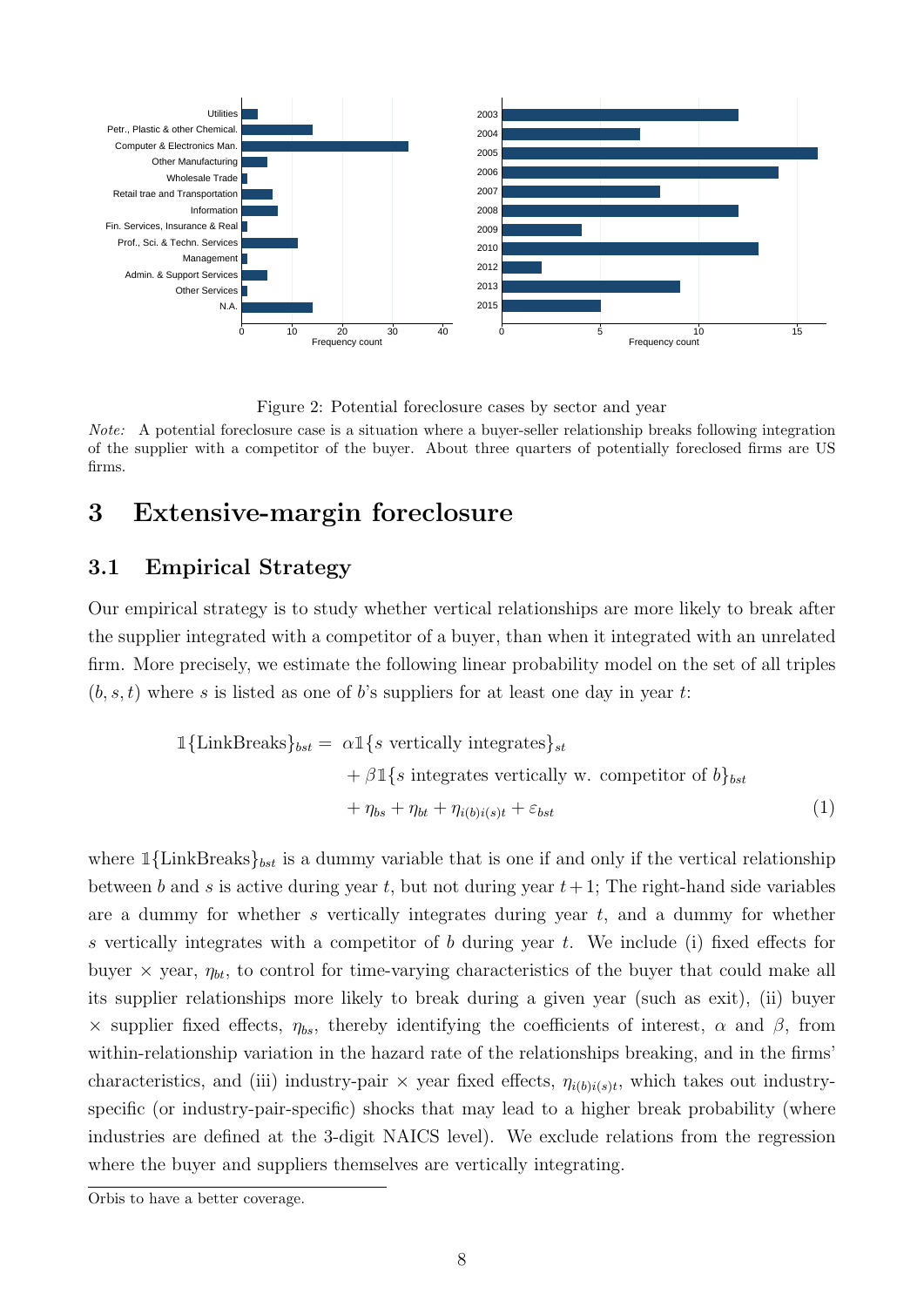|                                                                         | Dependent variable: $\mathbb{1}\{\text{LinkBreaks}\}_{bst}$ |                      |                      |                      |
|-------------------------------------------------------------------------|-------------------------------------------------------------|----------------------|----------------------|----------------------|
|                                                                         | (1)                                                         | (2)                  | (3)                  | $\left( 4\right)$    |
| Supplier v. integrates                                                  | 0.021<br>(0.019)                                            | 0.013<br>(0.019)     | 0.005<br>(0.020)     | 0.020<br>(0.018)     |
| Supplier v. integrates w. competitor                                    |                                                             | $0.181**$<br>(0.059) | $0.178**$<br>(0.062) | $0.148**$<br>(0.051) |
| Controls                                                                |                                                             |                      |                      | Yes                  |
| Relation FE<br>Buyer $\times$ Year FE<br>Industry Pair $\times$ Year FE | Yes<br>Yes                                                  | Yes<br>Yes           | Yes<br>Yes<br>Yes    | Yes<br>Yes<br>Yes    |
| $R^2$<br>Observations                                                   | 0.578<br>640725                                             | 0.578<br>640708      | 0.619<br>472763      | 0.671<br>472763      |

Table V—: Correlation of buyer-supplier link breaking with vertical integration of supplier

Note: Controls: number of upstream customers and competitors, age of the link, dummy indicating other links of the supplier breaking. Robust standard errors clustered at the supplier-year level. The number of reported observations is the number of non-singleton observations.  $+p < 0.10$ ,  $\degree p < 0.05$ ,  $\degree \degree p < 0.01$ .

Table V shows the result from estimating equation 1 using ordinary least squares. The first column shows that when suppliers are vertically integrating, the probability of a given vertical relationship breaking is higher by about 2.1 percentage points (though this is not statistically significant). Given that the unconditional probability of a relationship breaking in our data is about 23%, this would constitute an increase of about 9%. Column (2) shows that the likelihood of the vertical relationship breaking is indeed much higher (18 percentage points difference, or a 80% higher probability) when the buyer is a competitor to the firm that the suppliers is integrating with. This difference remains large and statistically significant when including industry pair  $\times$  year fixed effects to control for sector- or sector-pair-specific shocks (column 3), and when controlling for a range of supplier and relationship characteristics (column 4).

It is worth pointing out that the results above are unlikely to be driven by the possibility that a relationship may not be observed by FactSet following a merger, because the firm entity has ceased to exist, or because it may not be tracked anymore: if that was the case, we should be seeing a substantially increased hazard also following vertical mergers with firms that are not competing with the buyer.

Figure 3 shows graphically how break probabilities differ across these two types of vertical integration events. The horizontal axis shows the time after a vertical integration event of the supplier; the vertical axis shows the probability of the relationship having broken (i.e. one minus the probability of the relationship being active). By definition of the sample, in the year of integration of the supplier the buyer-seller relationship must be active. We see that relationships where the supplier integrates with a competitor of the buyer (solid blue line) are much less likely to survive the post-integration years, in particular the year following integration, than relationships where the supplier integrates with a non-competitor of the buyer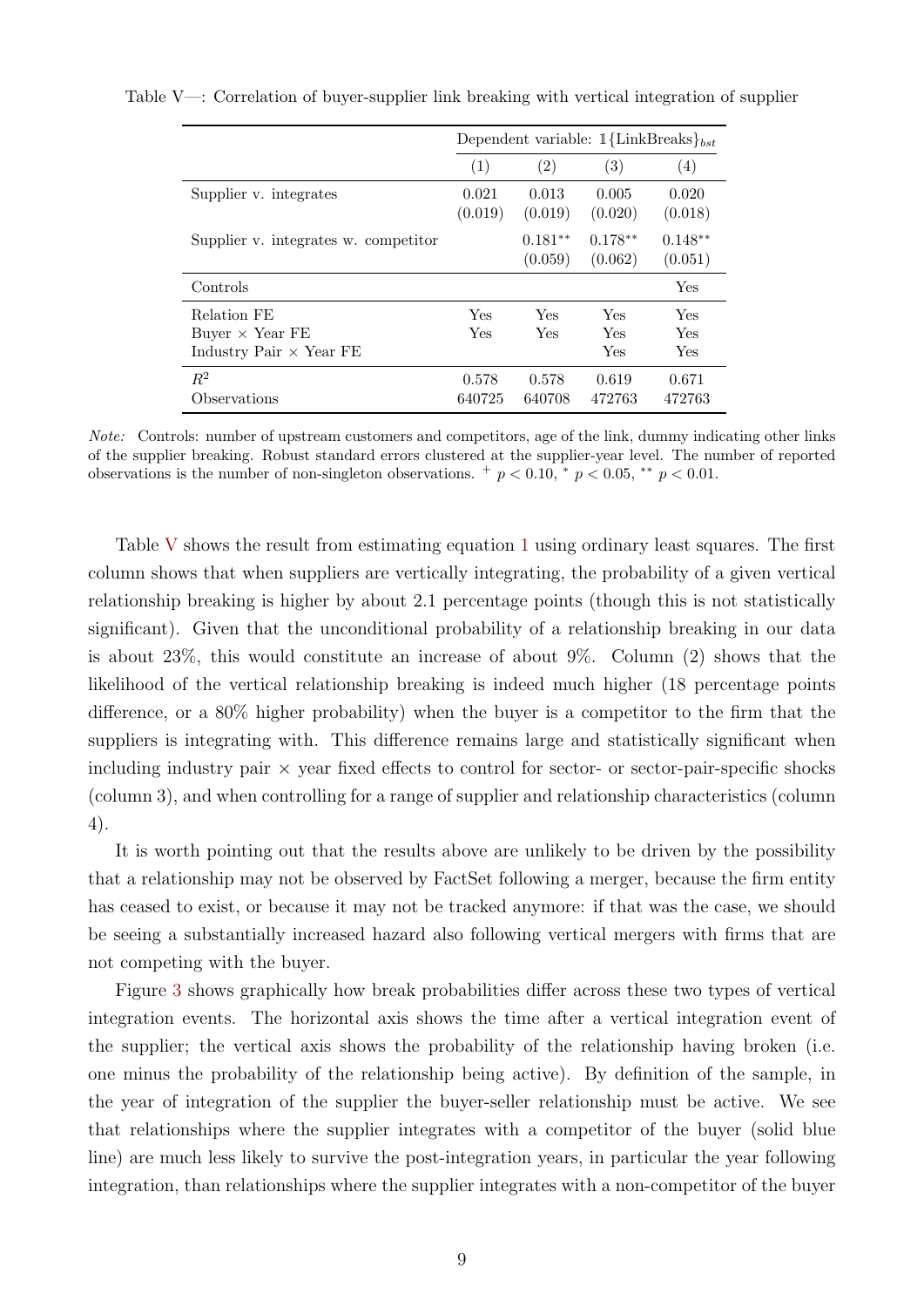(dashed red line). The dotted green line shows relationship survival rates for simulated placebo events that are generated to occur with 0.5% probability in any given year where a relationship is active. The regression that generates these marginal effects include relationship, buyer-year, and industry-pair year fixed effects; the corresponding plot of a regression without fixed effects looks very similar.



Figure 3: Probability of relationships having broken after supplier's vertical integration

Note: The figure shows coefficients on dummies capturing the years since a supplier's vertical integration, in a regression of the probability of a buyer-seller relationship being inactive on time-since-integration dummies, as well as relationship, buyer  $\times$  year, and industry-pair  $\times$  year fixed effects. The solid blue line denotes relationships where the supplier integrates with a competitor of the buyer; the dashed red line denotes relationships where the supplier integrates with a non-competitor of the buyer; the dotted green line represents relationships where a placebo integration event has been drawn to occur. That placebo event is randomly drawn to occur with 0.5% probability in any given year where a relationship is active (and independently across relationship-years).

Next, we study variation across industries in the relationship between vertical integration and links breaking. Most theories of vertical foreclosure, in particular the raising rivals' cost theories and extending monopoly power theories of vertical foreclosure predict that market power in the bottleneck market increases the incentives to foreclose. We want to empirically assess this prediction. In order to do so, we study whether the correlation between integration with a competitor and relationships breaking is lower when the supplier has less market power. We measure the supplier's market power by the number of his competitors. More specifically, we run the regression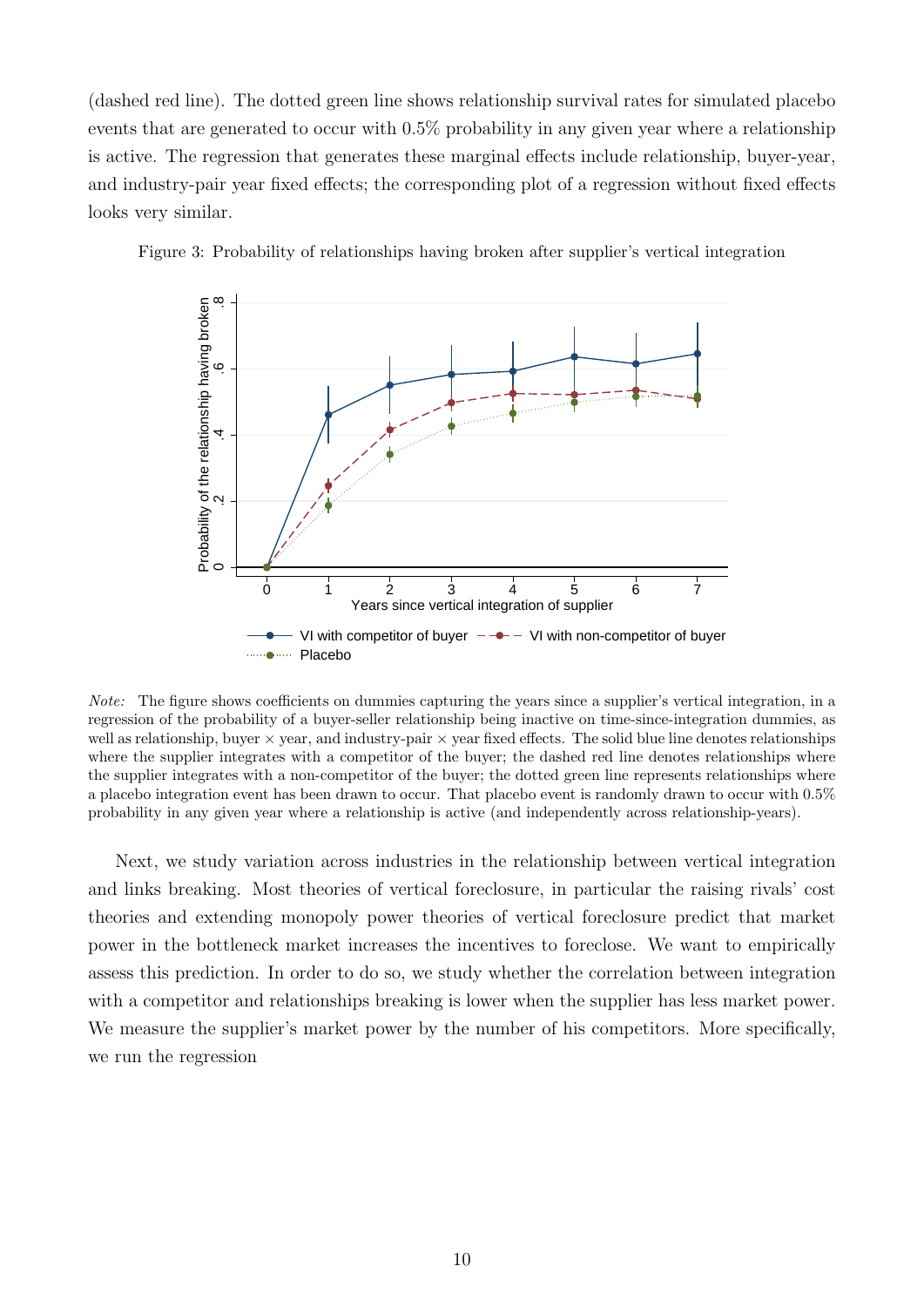$$
\mathbb{1}\{\text{LinkBreaks}\}_{bst} = \alpha \mathbb{1}\{s \text{ vertically integrates}\}_{st} \n+ \beta \mathbb{1}\{s \text{ integrates vertically w. competitor of } b\}_{bst} \n+ \gamma \mathbb{1}\{s \text{ integrates vertically w. competitor of } b\}_{bst} \times C_{st} \n+ \delta C_{st} \n+ \eta_{bs} + \mu_{bt} + \varepsilon_{bst}
$$
\n(2)

where  $C_{st}$  is a variable capturing the number of competitors of the supplier s at time t. Just like the number of buyers and suppliers is heavily skewed, so is the number of competitors, therefore we use the log of one plus the number of competitors for  $C_{st}$ .

Table VI shows the results. We find that the correlation between buyer-supplier-links breaking and vertical integration of a supplier with a competitor is lower when the supplier has more competitors (columns (1) and (2)). This result is in line with theories of foreclosure: the existence of more alternative suppliers to the buyer reduces the incentives of the acquirer to foreclose competitors. In columns (3) and (4) we also include interactions with the number of competitors of the buyer. Perhaps surprisingly, the point estimates of the coefficients on these interaction terms are slightly positive (though not statistically significant). While not being entirely conclusive, it does not seem to be the case that more competition in the downstream market reduces the probability of links breaking after integration with a competitor. This stands in contrast to theories where foreclosure arises to preserve market power on the downstream market.

Tables V and VI show a correlation that by itself is not evidence for vertical foreclosure. We see that relationships are relatively much more likely to break when the supplier is undergoing a vertical merger with a competitor of the buyer, than when it is merging with a firm that is not competitor of the buyer. The fact that this correlation is stronger when the supplier has few competitors lends support to the view that vertical foreclosure along the extensive margin could be occurring in the population of firms that we study. Yet, the regressions are not necessarily evidence for a causal link between mergers and the breaking of relationships, simply because mergers do not happen randomly. In particular, there are two main confounding explanations:

Firstly, it could be that the integration between the supplier and the competitor is a consequence of the relationship between buyer and supplier breaking; for instance because the supplier's acquirer might be concerned that the supplier would otherwise exit.<sup>10</sup> In that case our regression would suffer from reverse causality: integration with a competitor of the buyer would be relatively more likely because the competitor could be purchasing exactly those goods that the supplier is discontinuing.

Secondly, it could be that both the breaking of the relationship and the vertical integration are the result of an unobserved shock hitting one of the firms. Such a shock would need make

<sup>&</sup>lt;sup>10</sup>Bolton and Whinston (1993) study firms' incentives to vertically integrate for supply assurance reasons. In this situation, "exit" does not have to be a complete exit of the supplier, but could be just an exit from a particular market.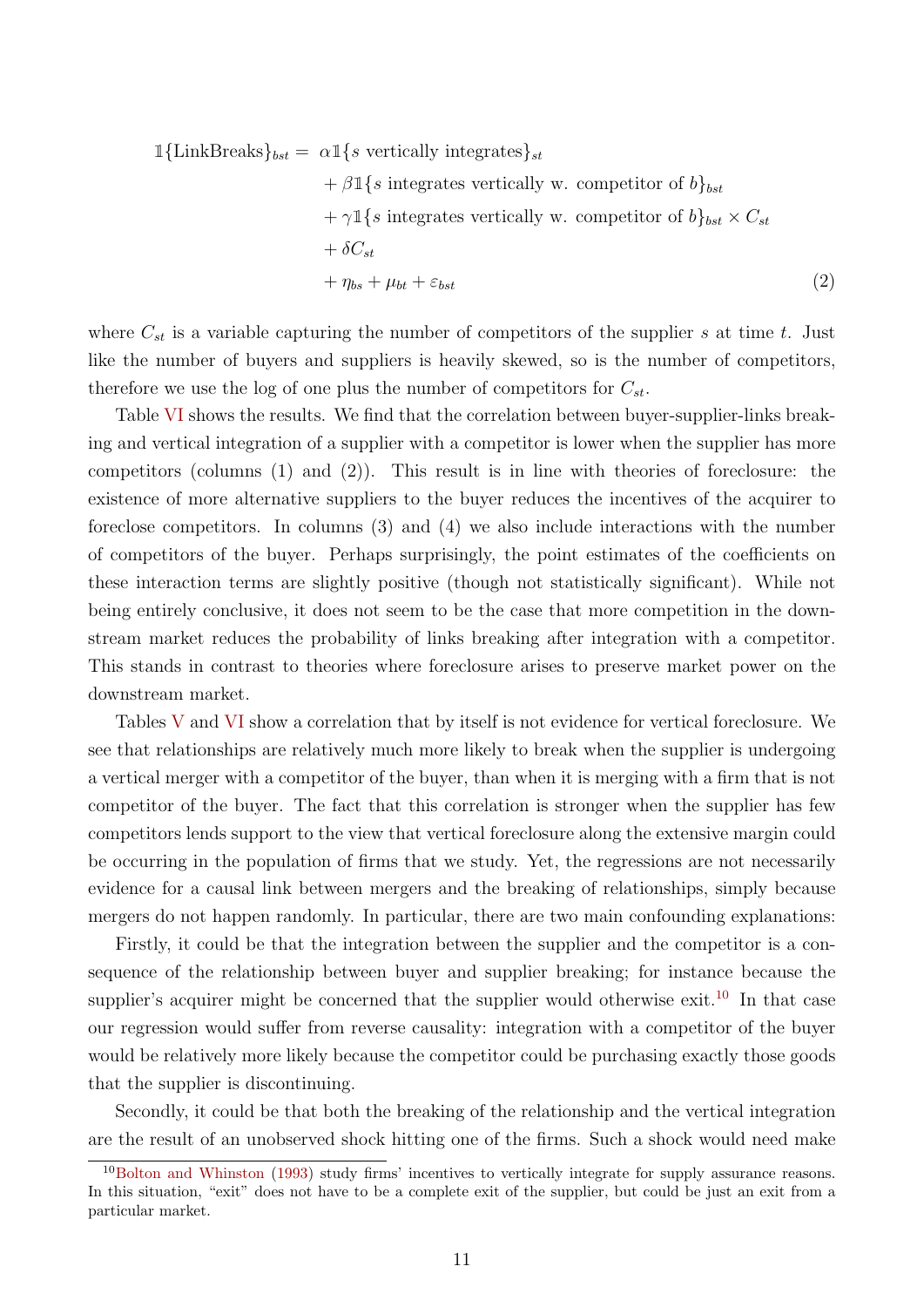|                                                                | Dependent variable: $1\{\text{LinkBreaks}\}_{bst}$ |            |                  |                  |
|----------------------------------------------------------------|----------------------------------------------------|------------|------------------|------------------|
|                                                                | (1)                                                | (2)        | (3)              | (4)              |
| Supplier v. integrates w. competitor                           | $0.562**$                                          | $0.461**$  | 0.325            | 0.246            |
|                                                                | (0.171)                                            | (0.160)    | (0.342)          | (0.312)          |
| Supp. v. int. w. comp. $\times \#$ upstream comp.              | $-0.127*$                                          | $-0.111*$  | $-0.126$         | $-0.110$         |
|                                                                | (0.057)                                            | (0.054)    | (0.093)          | (0.086)          |
| Supplier v. integrates                                         | 0.008                                              | $0.025**$  | 0.008            | 0.025            |
|                                                                | (0.008)                                            | (0.007)    | (0.020)          | (0.022)          |
| $#$ upstream competitors                                       | $-0.016**$                                         | $-0.023**$ | $-0.016**$       | $-0.023**$       |
|                                                                | (0.002)                                            | (0.002)    | (0.003)          | (0.003)          |
| Supp. v. int. w. competitor $\times \#$ downstream competitors |                                                    |            | 0.064<br>(0.047) | 0.058<br>(0.040) |
| Controls                                                       |                                                    | Yes        |                  | Yes              |
| Relation FE                                                    | Yes                                                | Yes        | Yes              | Yes              |
| Buyer $\times$ Year FE                                         | Yes                                                | Yes        | Yes              | Yes              |
| Industry Pair $\times$ Year FE                                 | Yes                                                | Yes        | Yes              | Yes              |
| $R^2$                                                          | 0.619                                              | 0.667      | 0.619            | 0.667            |
| Observations                                                   | 472763                                             | 472763     | 472763           | 472763           |

Table VI—: Interaction with the number of upstream competitors

Note: Controls: number of upstream customers, age of the link, dummy indicating other links of the supplier breaking. "Upstream competitors" is the number of competitors of the supplier; "downstream competitors" is the number of competitors of the buyer. Table reports robust standard errors, clustered at the supplier-year level.  $^{+}$   $p < 0.10, ^{*}$   $p < 0.05, ^{**}$   $p < 0.01$ .

the supplier more likely to integrate with competitors of its buyers than with a non-competitor in order to explain the different magnitude of the coefficient estimates in Table V. We discuss these alternative explanations in turn.

## 3.2 Reverse causality: vertical integration for supply assurance?

Our relationship between links breaking and vertical integration may be driven by suppliers' motivation to exit certain product markets and cut ties with some of their customers, which in turn may cause them to be acquired by one of their customers. We therefore study two subsamples of firms and mergers in our population: one where we restrict attention to firms that are "healthy" and are therefore unlikely to cut substantial parts of their product mix; and one where we study vertical integration subsequent to events on financial markets that are unrelated to the firm's performance but make it more prone to acquisition.

Table VII shows results of estimating equation (1) on the subsample of firms that have positive sales growth between years  $t - 2$  and  $t - 1$  (columns (1) to (3)), or sales growth above the median of three percent (columns  $(4)$  to  $(6)$ ). The point estimates of the coefficient on the integration with a competitor variable are larger than in our baseline specifications (even though the smaller sample makes the estimate less precise). Firms that are growing are much less likely to exit product markets (Goldberg et al., 2010). For the firms in this subsample,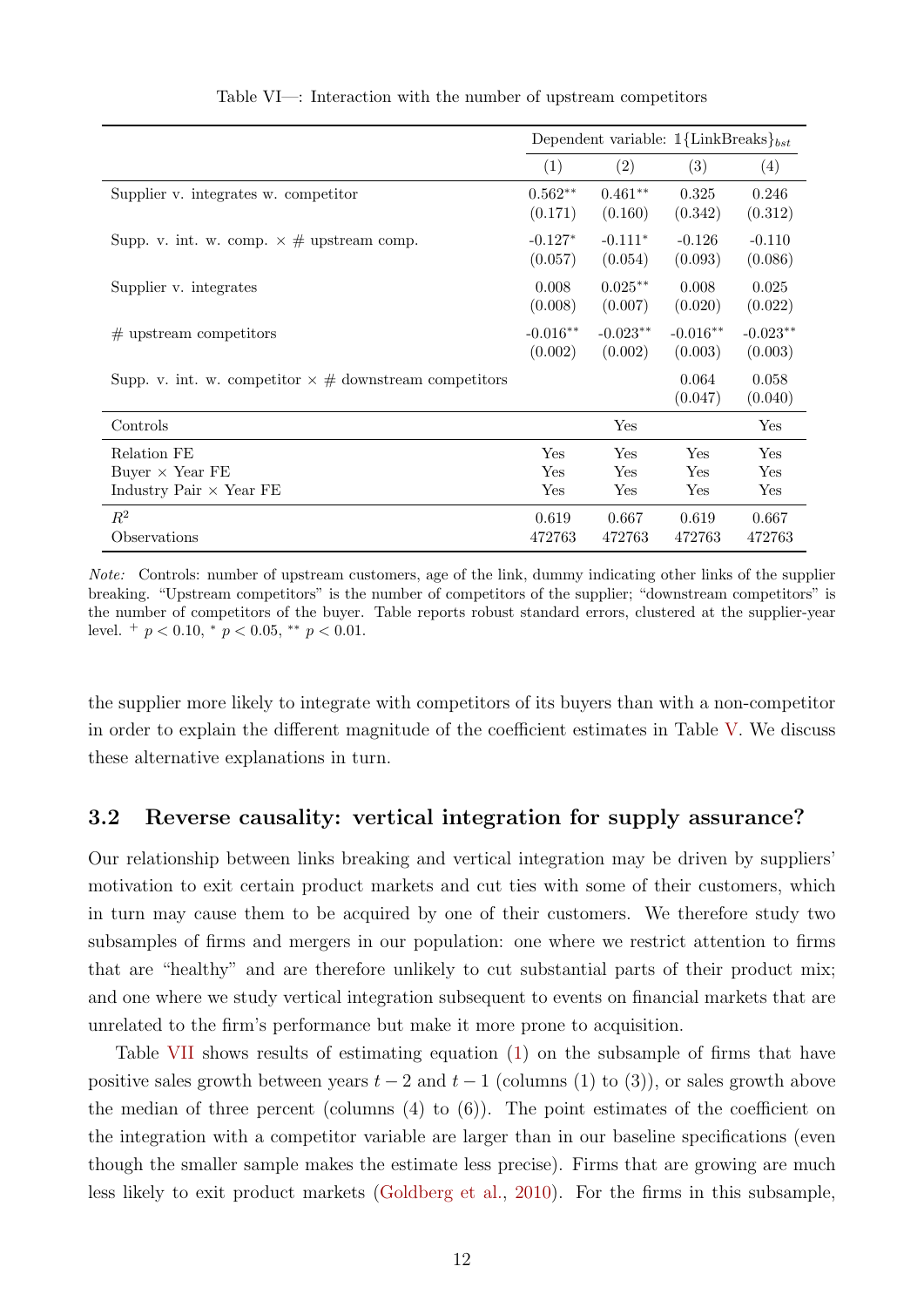the causality is hence much less likely to run from the breaking of the relationship to vertical integration.

|                                                                         | Dependent variable: $1{$ {LinkBreaks}} <sub>bst</sub> |                                                |                        |                                                            |                                    |                   |  |
|-------------------------------------------------------------------------|-------------------------------------------------------|------------------------------------------------|------------------------|------------------------------------------------------------|------------------------------------|-------------------|--|
|                                                                         |                                                       | Sample: $\Delta \log \text{Sales}_{t-1}^s > 0$ |                        | Sample: $\Delta \log \text{Sales}_{t-1}^s > \text{median}$ |                                    |                   |  |
|                                                                         | (1)                                                   | (2)                                            | (3)                    | (4)                                                        | (5)                                | (6)               |  |
| Supplier v. integrates                                                  | 0.033<br>(0.026)                                      | 0.021<br>(0.028)                               | 0.033<br>(0.025)       | 0.048<br>(0.032)                                           | 0.022<br>(0.035)                   | 0.036<br>(0.030)  |  |
| Supplier v. integrates w. competitor                                    | $0.387**$<br>(0.118)                                  | $0.313*$<br>(0.129)                            | $0.213^{+}$<br>(0.122) | $0.373**$<br>(0.144)                                       | $0.361*$<br>(0.155)                | 0.238<br>(0.146)  |  |
| Controls                                                                |                                                       |                                                | Yes                    |                                                            |                                    | Yes               |  |
| Relation FE<br>Buyer $\times$ Year FE<br>Industry Pair $\times$ Year FE | Yes<br>Yes                                            | Yes<br>$\operatorname{Yes}$<br>Yes             | Yes<br>Yes<br>Yes      | Yes<br>Yes                                                 | $\operatorname{Yes}$<br>Yes<br>Yes | Yes<br>Yes<br>Yes |  |
| $R^2$<br>Observations                                                   | 0.606<br>251966                                       | 0.674<br>191654                                | 0.709<br>191654        | 0.616<br>197738                                            | 0.685<br>148121                    | 0.719<br>148121   |  |

Table VII—: Regressions on relationships with "healthy" suppliers

Note: Columns (1) to (3) restrict the sample to buyer-supplier pairs where  $\Delta \log \text{Sales}_{t-1}^s$  is above zero, columns (4) to (6) where it is above the median. Controls: number of upstream customers and competitors, age of the link, dummy indicating other links of the supplier breaking. Number of observations exclude singleton observations. Robust standard errors, clustered at the supplier-year level, in parentheses.  $+p < 0.10$ ,  $p < 0.05$ , ∗∗ p < 0.01.

Next, we restrict our sample to vertical mergers that are subsequent to shocks that are outside of the control of the firms. Edmans et al. (2012) show that when large mututal funds experience an outflow of capital, they are forced to sell off assets, which puts downward pressure on the share prices of firms in their portfolio. In turn, these firms become more likely to be acquired.

We follow Edmans et al. (2012) and Dessaint et al. (2016) to construct a variable capturing the hypothetical (not actual) share sales of large U.S. mutual funds in response to an outflow of investor capital. We first calculate the net inflow of capital to the fund based on its total net asset holdings and returns reported in the CRSP mututal funds database. For funds j that see a net outflow of more than five percent of its total net assets in a given quarter  $q$ , we calculate the hypothetical sales of a stock  $i$  if holdings of all assets were reduced proportionally to the outflow.<sup>11</sup> The total hypothetical sales of a stock  $i$  from mutual fund outflows are then

$$
MFHS_{i,q} = \sum_{j: \text{Flow}_{j,q} < -0.05} (\text{Flow}_{j,q} \cdot \text{Shares}_{ji,q-1} \cdot \text{Price}_{i,q-1})
$$

We sum this variable over the four quarters in the year and normalize the sum by the total trading volume in that year.

The normalized MFHS variable is meant to capture the downward pressure on prices that

<sup>&</sup>lt;sup>11</sup>Data of mututal fund stock holdings come from the Thomson Spectrum CDA database, and stock prices from Thomson Worldscope. See Appendix A for data sources and definitions.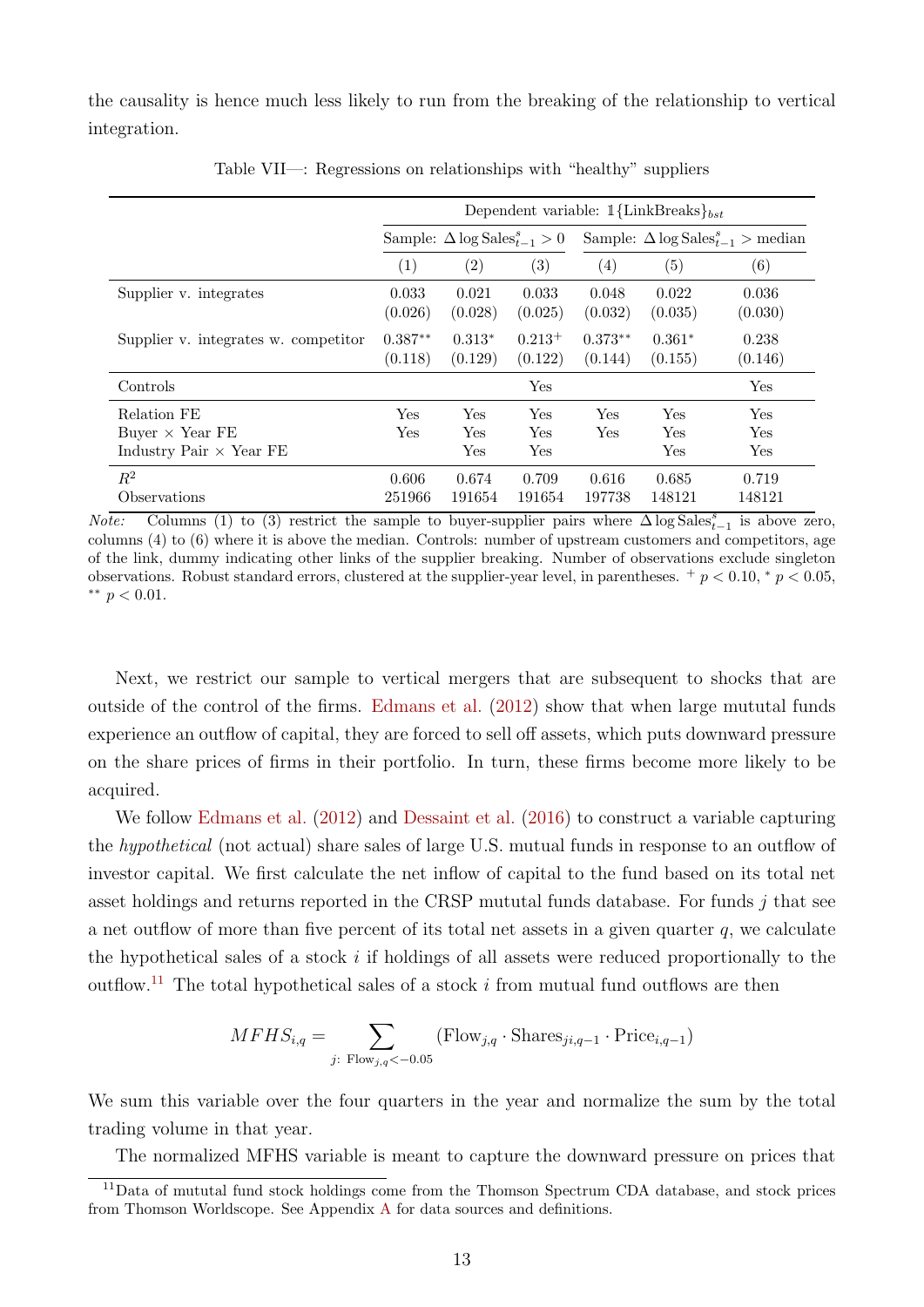is exerted by the fund's capital outflow. Figure 4a shows the average response of cumulative stock returns following a large mututal fund outflow event (defined as normalized MFHS below the tenth percentile). Stock prices drop significantly and then recover to the pre-shock level. Figure 4b shows the response of the probability to be involved in the completion of a vertical merger or acquisition before and after such an event. In the year after the outflow event, the probability of integration is significantly higher. The one year lag between outflow event and completion of the acquisition may reflect the time to negotiate the acquisition and the antitrust authority's clearance.



Figure 4: Response to a mutual fund outflow event

Table VIII shows the results of estimating equation (1) with the interaction terms instrumented by an interaction of the competitor status with a dummy that is one if the vertical integration happens up to two years after a mutual fund outflow event (which, as the construction suggests, happens disproportionately often: in about a third of our cases of integration with a competitor). This instrument effectively limits the set of vertical mergers that are being considered to post-outflow vertical mergers, which are much less likely to be driven by the performance of suppliers or buyers. The estimates of the coefficient on the variable representing vertical integration with a competitor of the buyer remains statistically significant and is again larger than in the benchmark, suggesting that our baseline results are not driven by the possibility that integration is the response to links breaking.

#### 3.3 Unobserved shocks: omitted variables

#### 3.3.1 Comparison with rumors of mergers and acquisitions

Our next exercise speaks to the possibility that both vertical integration and the discontinuation of buyer-supplier relationships are the response to unobserved shocks. As discussed above, such

Note: The figures show the average response of cumulative stock returns (vertical axis, left panel), and the average response of the probability to engage in a vertical merger or acquisition (vertical axis, right panel) following a mutual fund capital outflow (defined as normalized MFHS being below the tenth percentile) at quarter 0. Both regressions contain firm and industry-time fixed effects; standard errors are clustered at the firm level.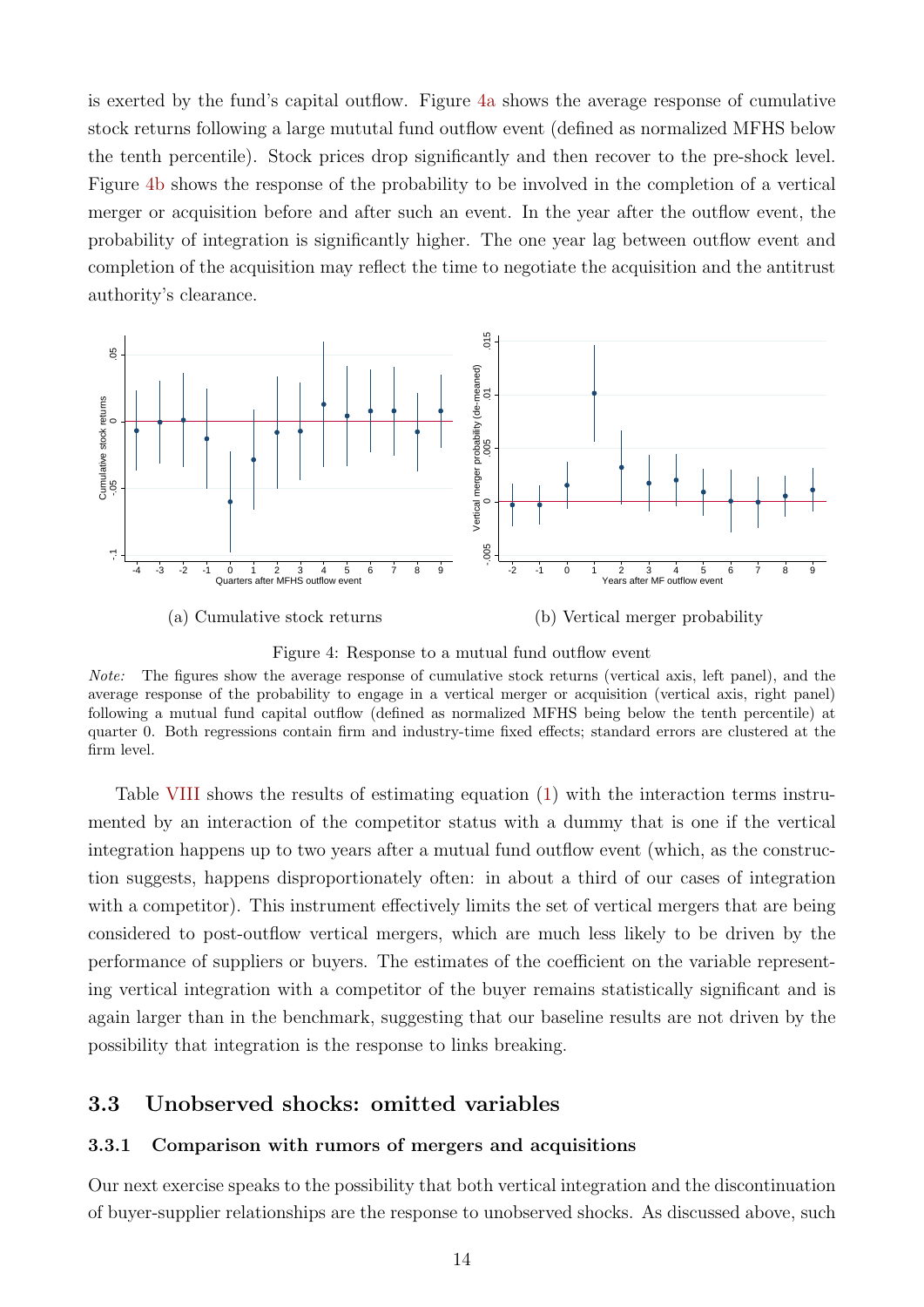|                                      |            | Dependent variable: $1{$ {LinkBreaks}}_{bst} |          |
|--------------------------------------|------------|----------------------------------------------|----------|
|                                      | (1)        | (2)                                          | (3)      |
| Supplier v. integrates               | $-0.002$   | $-0.008$                                     | 0.006    |
|                                      | (0.021)    | (0.021)                                      | (0.021)  |
| Supplier v. integrates w. competitor |            | $0.262***$                                   | $0.202*$ |
|                                      |            | (0.074)                                      | (0.081)  |
| Controls                             |            |                                              | Yes      |
| Method                               | IV         | IV                                           | IV       |
| Relation FE                          | <b>Yes</b> | Yes                                          | Yes      |
| Buyer $\times$ Year FE               | Yes        | Yes                                          | Yes      |
| Industry Pair $\times$ Year FE       |            |                                              | Yes      |
| $R^2$                                | 0.578      | 0.578                                        | 0.671    |
| Observations                         | 640725     | 640708                                       | 472763   |

Table VIII—: Relationships breaking following Vertical Integration: IV results

Note: This table shows regressions where the interactions are instrumented by an interaction of the competitor dummy with a dummy that is one if the vertical merger happens up to and including two periods after a mututal funds outflow event. This effectively reduces the explanatory variable to include only post-outflow vertical mergers (instead of all vertical mergers). Robust standard errors, clustered at the supplier-year level, are in parentheses.  $+ p < 0.10, * p < 0.05, ** p < 0.01$ .

shocks must be directed to make integration with a competitor of the buyer more likely in order to explain the correlation in the baseline tables. One could think of one buyer making an innovation which increases the need for customization of the supplied input, while also driving the competitor out of business. The innovator and supplier choose to vertically integrate to reduce the inefficiency associated with the hold-up problem (Klein et al., 1978).

We try to find a group of firms that is most comparable in terms of the shocks that they may have been facing, but for an exogenous reason do not manage to vertically integrate. The closest we can get to such a comparison group is by considering rumors of mergers and mergers that have been announced, but for some reason have not been completed. Zephyr collects the former from "unconfirmed reports", which "may be in the press, in a company press release, or elsewhere" (Bureau Van Dijk, 2017). Our approach is hence similar to the comparison of a placebo with the actual treatment in the sense that our rumor or attempted merger does not actually result in vertical integration (but potentially with the difference that even an attempted merger may lead to buyers switching suppliers). Rumors are dated at the time when they are first mentioned. While buyers in placebo and actual treatments are quite comparable, the suppliers that are rumored to integrate are somewhat larger than the suppliers that actually integrate (see Table XVI in the appendix). Note that we can control for these differences in our regressions and also do not find differential effects for larger or smaller suppliers.

We first study the benchmark specification, equation  $(1)$ , with actual vertical integration events replaced by the rumors and announced but not completed mergers.12 This specification compares the average probability of links breaking outside of such events with the average break

 $12$ We do not count a merger as a rumor if it has been later announced and completed.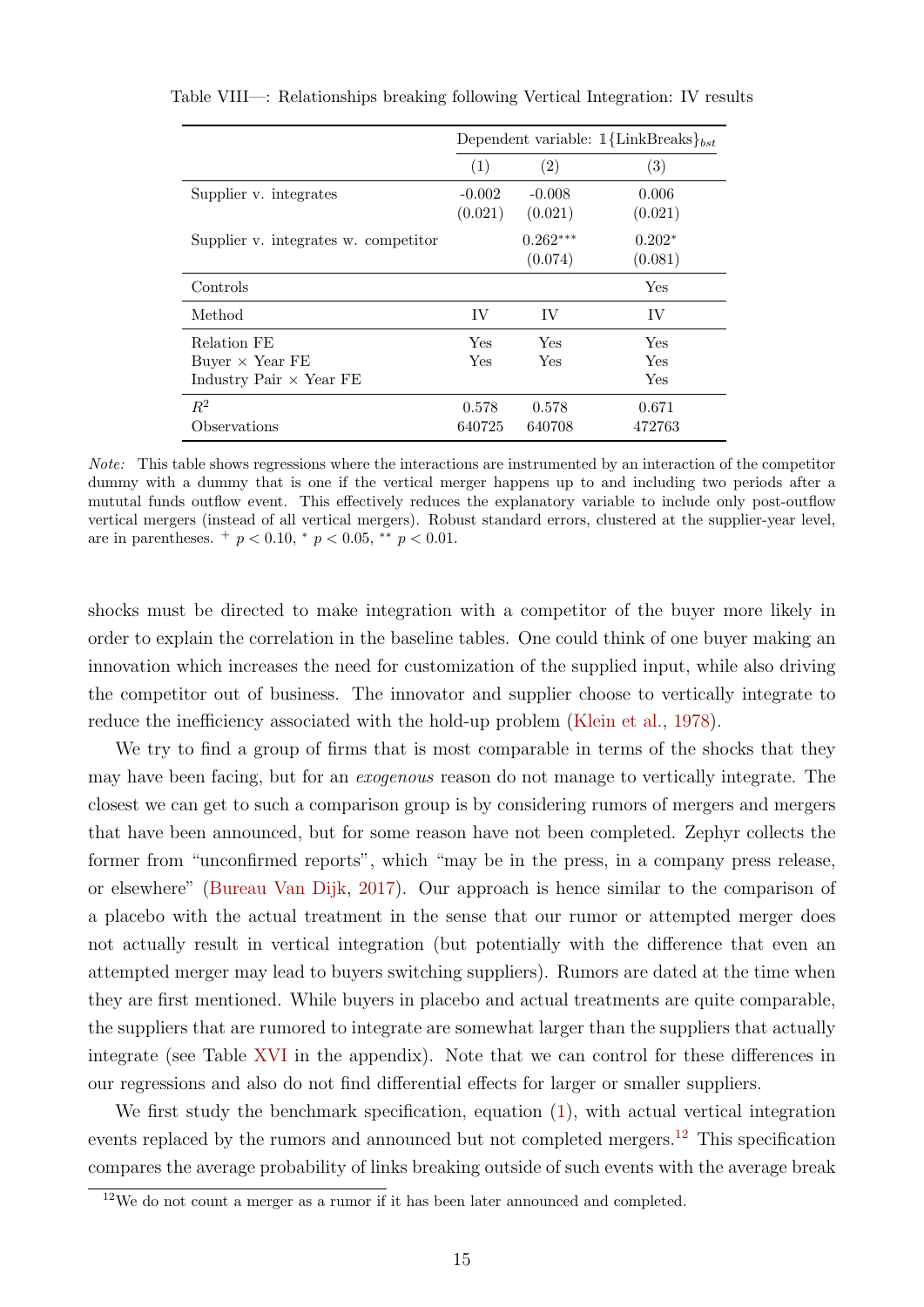probability under a rumored vertical integration, and one with a competitor of the buyer. Table IX reports the results of these regressions. Links break slightly less often during rumored vertical integration with non-competitors of the buyer, and slightly more often (though not statistically significantly so) during rumored vertical integration with competitors. The point estimate of the coefficient on the "rumored vertical integration with competitor" dummy is certainly much lower that the corresponding point estimate in the benchmark regression with actual mergers (though note that the comparison is not straightforward: the dummy here is one at the rumor or announcement date, whereas it is one in Table V on the completion date).

|                                              | Dependent variable: $1\{\text{LinkBreaks}\}_{bst}$ |                       |  |
|----------------------------------------------|----------------------------------------------------|-----------------------|--|
|                                              | (1)                                                | $\left( 2\right)$     |  |
| Supplier v. integrates (rumor)               | $-0.030^{+}$                                       | $-0.029$ <sup>+</sup> |  |
|                                              | (0.018)                                            | (0.016)               |  |
| Supplier v. integrates w. competitor (rumor) | 0.031                                              | 0.020                 |  |
|                                              | (0.039)                                            | (0.035)               |  |
| Controls                                     |                                                    | Yes                   |  |
| Relation FE                                  | Yes                                                | Yes                   |  |
| Buyer $\times$ Year FE                       | Yes                                                | Yes                   |  |
| Industry Pair $\times$ Year FE               | Yes                                                | Yes                   |  |
| $R^2$                                        | 0.586                                              | 0.639                 |  |
| Observations                                 | 596656                                             | 596657                |  |

Table IX—: Links are not more likely to break following rumors of M&A

Note: Controls: number of upstream customers and competitors, age of the link, dummy indicating other links of the supplier breaking. Number of observations exclude singleton observations. \*  $p < 0.05$ , \*\*  $p < 0.01$ , \*\*\*  $p < 0.001$ .

To investigate more closely the timing aspect and to have the tightest possible comparison between actual and rumored/attempted mergers, we compare the break probability before and after actual mergers with buyers' competitors to the break probability before and after rumored/attempted mergers with buyers' competitors. In both cases we use the date of the announcement. More precisely, we run a regression of a binary variable that is one if the relationship is not active anymore on a set of dummies for the number of years since announcement, separately for actual and rumored mergers (and separately by whether the merger is with a competitor of the buyer), and including relationship, buyer  $\times$  year, and sector-pair  $\times$  year fixed effects.

Figure 5 shows the results. Following the announcement, break probabilities are substantially higher for actual than for rumored vertical mergers with competitors. Not only are relationships where there is a rumor about the supplier integrating with a competitor not more likely to break in the first period, but these relationships seem to be fairly long-lasting. To the extent that rumors and situations in which announced mergers are unsuccessful are a good comparison group to actual merger events, vertical integration and links breaking are unlikely to be driven by the same underlying unobserved shocks.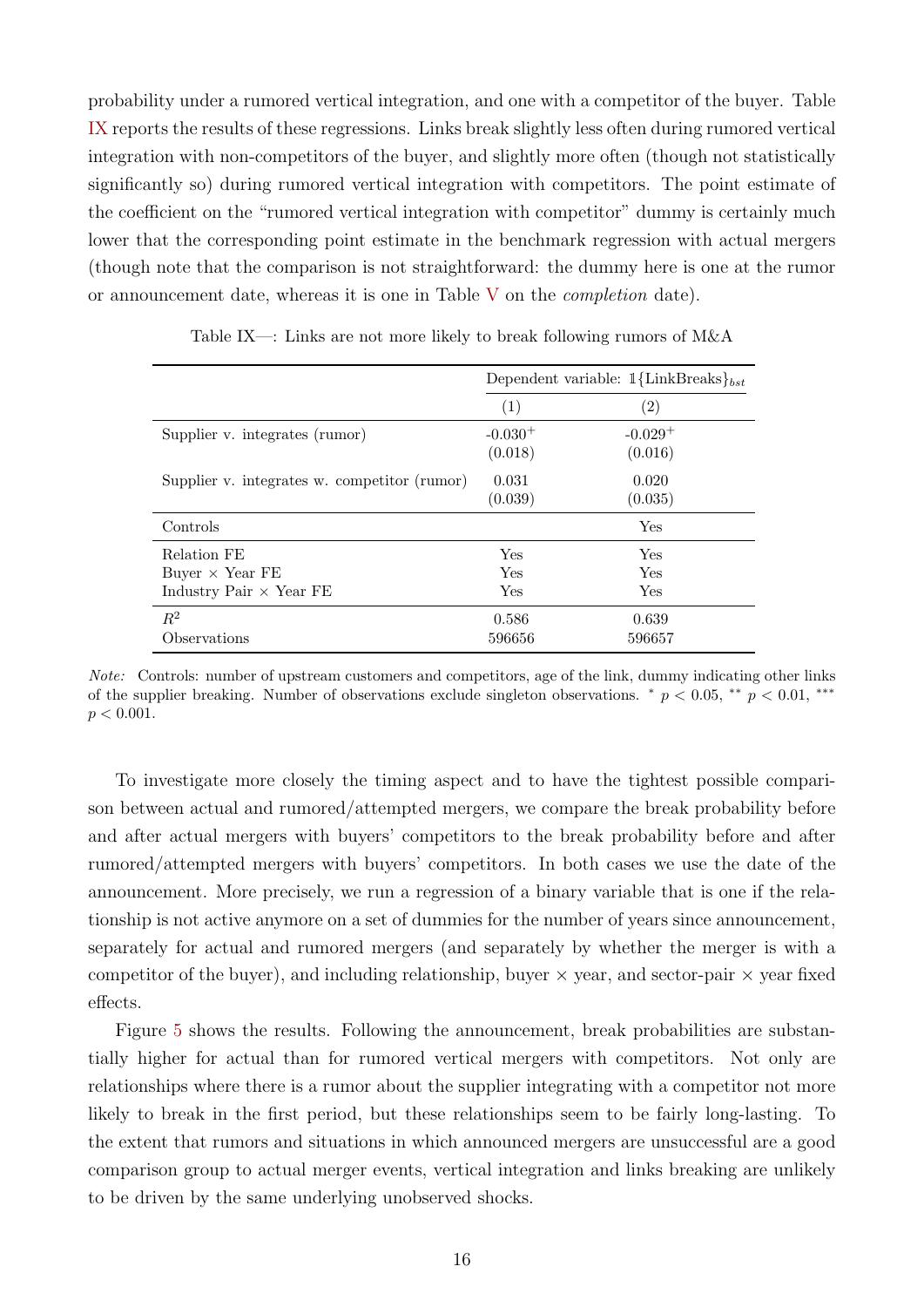Figure 5: Probability of relationships breaking: actual vs rumored integration with competitor



Note: The figure shows coefficients on dummies capturing the years since a supplier's rumored (dashed red line) or actual (solid blue line) vertical integration, in a regression of the probability of a buyer-seller relationship being inactive on time-since-integration dummies (separately for rumored mergers with competitors, with noncompetitors, and actual mergers with competitors, and with non-competitors) as well as relationship, buyer  $\times$ year, and industry-pair  $\times$  year fixed effects. Here, time zero is the time of the rumor or the announcement of the merger. We exclude rumors that are realized within three years.

#### 3.4 Is foreclosure a merger motive?

The correlations presented above are consistent with theories of vertical market foreclosure. That said, even if the timing of a vertical integration of the supplier is exogenous, the party with whom the supplier integrates may not be unrelated to firm or market structure: an acquirer that senses a foreclosure opportunity may be willing to pay a premium, and is therefore more likely than alternative bidders to be the winning bidder.

To study whether vertical foreclosure is a merger motive, we run the regression

$$
\mathbb{1}\{b \text{ integrates with } s\}_{bst} = \alpha \mathbb{1}\{b \text{ has a competitor that is supplied by } s\}_{st}
$$

$$
+ \eta_{st} + \varepsilon_{bst}
$$
(3)

on the sample of active buyer-supplier relationships  $(b, s)$  at time t when the supplier s is undergoing a vertical integration with one of its customers. The coefficient  $\alpha$  tells us whether buyers that have a competitor that is also a customer of the supplier are more likely to be the one that is integrating with the supplier  $-$  conditional on the supplier vertically integrating. These buyers potentially have a motive to foreclose their competitors.

Table X shows the results. The point estimate of  $\alpha$  is positive and statistically significant. Given that the unconditional probability of being the integrating party in this sample is about three percent, having a foreclosure motive is associated with a roughly 55% higher probability of being the firm that integrates with the supplier. In column (2) we control for the buyer's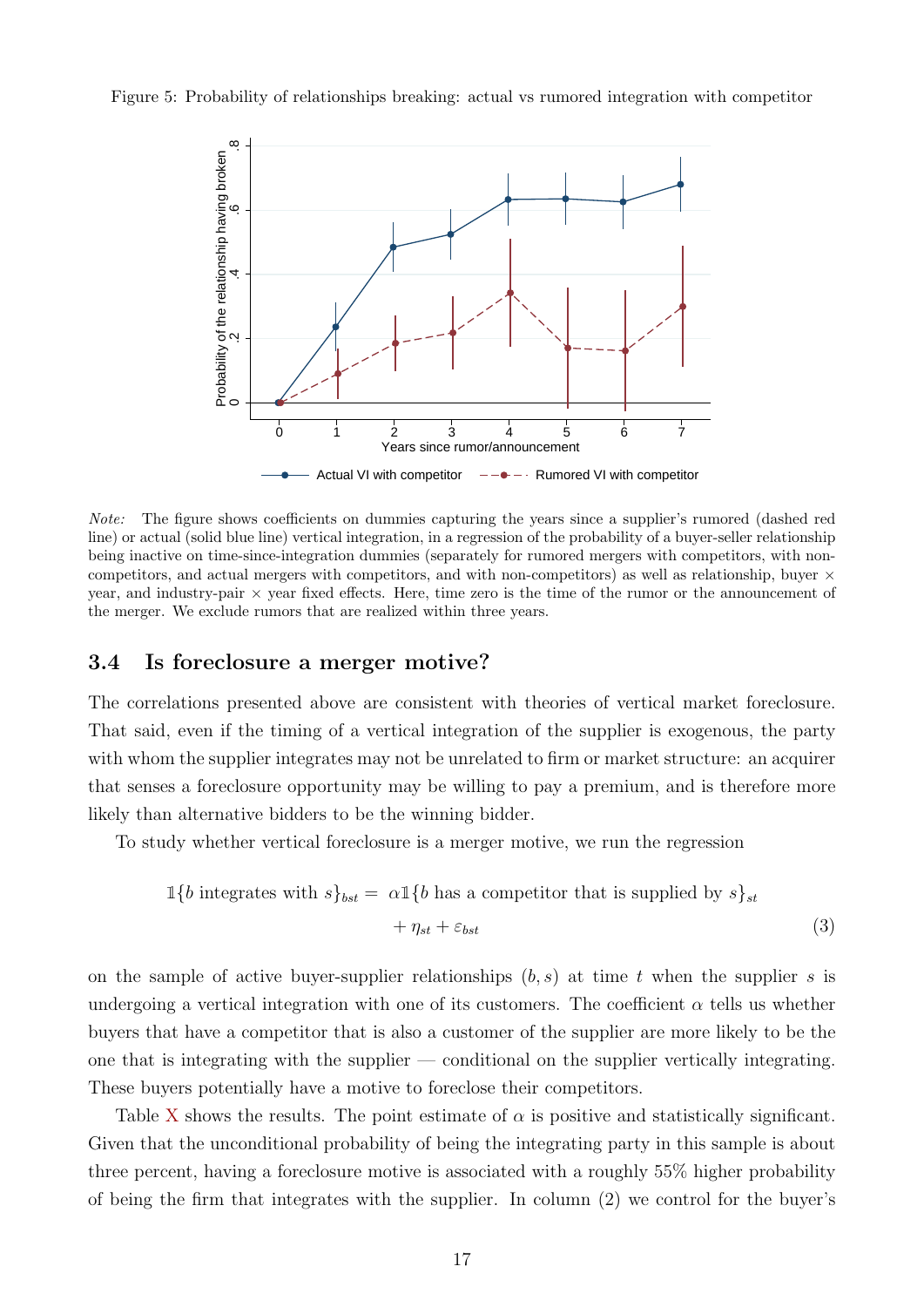(log of one plus the) number of suppliers and competitors, which proxies for size and alleviates the concern that buyers with a competitor among the seller's customers are just those that are larger. In column (3) we include dummies for the buyer's industry times year, to control for industry-time-specific shocks. Neither of these controls affect the estimate of  $\alpha$  much. Hence, firms that have a foreclosure motive (in the sense that  $s$  is also supplying their competitor) are more likely to be the integrating party at a time when s vertically integrates.

|                                                              | Dependent variable: $1{B}$ and S integrate $b_{\text{est}}$ |                      |                      |  |  |
|--------------------------------------------------------------|-------------------------------------------------------------|----------------------|----------------------|--|--|
|                                                              | (1)                                                         | $\left( 2\right)$    | $\left( 3\right)$    |  |  |
| B has competitor supplied by S                               | $0.017***$<br>(0.004)                                       | $0.017**$<br>(0.005) | $0.017**$<br>(0.006) |  |  |
| Controls                                                     |                                                             | Yes                  | Yes                  |  |  |
| Supplier $\times$ Year FE<br>Buyer Industry $\times$ Year FE | Yes                                                         | Yes                  | Yes<br>Yes           |  |  |
| $R^2$<br>Observations                                        | 0.101<br>6812                                               | 0.105<br>6812        | 0.167<br>5960        |  |  |

Table X—: Buyers with competitors that are also supplied by S are more likely to integrate with S

Note: Sample consists of all active buyer-seller relationships at a time where the supplier vertically integrates with a buyer. Controls: number of buyer's competitors and suppliers. Reported number of observations is net of singleton observations.  $*$   $p < 0.05$ ,  $**$   $p < 0.01$ ,  $**$   $p < 0.001$ .

## 4 Impact on Foreclosed Firms

#### 4.1 Impact on Sales

The results from the previous section show that buyer-seller relationships are more likely to break when the seller is vertically integrating with a competitor of the buyer. The obvious next question is: does it matter? If the input market is frictionless and perfectly competitive, the cost to losing a supplier is zero (of course, in such a situation there is no foreclosure motive at all). If, on the other hand, the use of outside suppliers is associated with a higher variable cost, then the loss of the supplier will push the buyer along the demand curve to a point where the firm operates at a lower scale.

We now study the response of firm sales to events where (1) a supplier of the firm vertically integrates; (2) a supplier of the firm vertically integrates with a competitor of the firm. Specifically, we estimate the equation

$$
\log Sales_{bt} = \alpha \mathbb{1}\{\text{A supplier vertically integrates}\}_{bt}
$$
  
+  $\beta \mathbb{1}\{\text{A supplier integrates vertically w. competitor of } b\}_{bt}$   
+  $\eta_b + \mu_{it} + \varepsilon_{bt}$  (4)

where  $\eta_b$  is a buyer fixed effect, and  $\mu_{it}$  is an industry  $\times$  year fixed effect.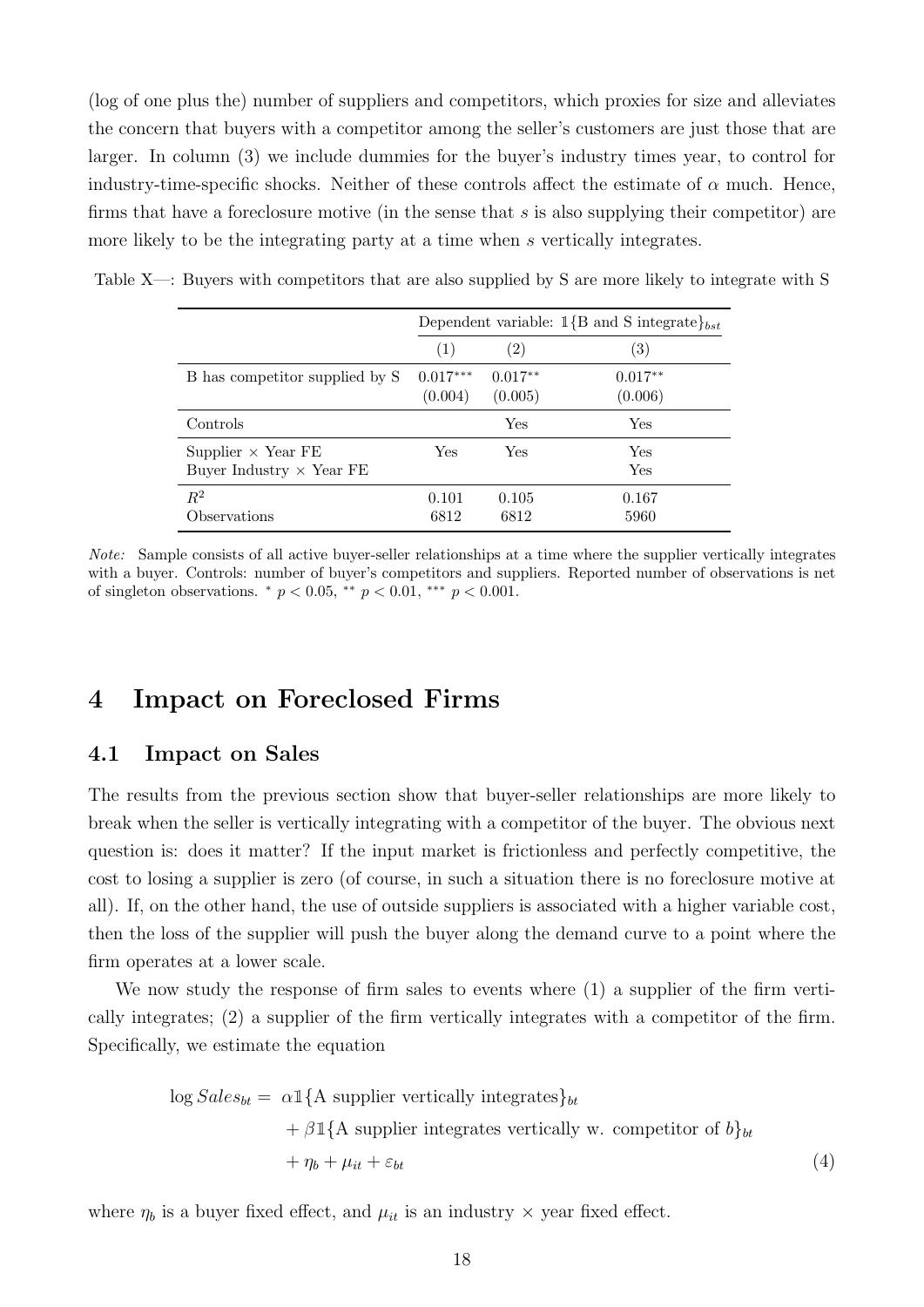The first two columns of Table XI show the results. In a year where a supplier of the firm is integrating with a non-competitor, the firm's sales are slightly higher; if the integration happens with a competitor, the sales are slightly lower than average. But this small coefficient is masking a lot of heterogeneity. Columns (3) and (4) interact the dummy for vertical integration with a competitor with a variable capturing the number of other suppliers from the same 3-digit sector as the supplier that the firm is being cut off from (at the time of the integration). This means that the coefficient on the "integration with competitor" variable now captures the average sales response for a firm that does not already have any "alternative" suppliers in the sector where it loses the supplier.

Columns (3) and (4) of Table XI show that the point estimates of this coefficient are large and negative: firms that are cut off from a supplier that they do not have an alternative to are suffering a large drop in sales. On the other hand, the presence of alternative suppliers mitigates the sales impact. Note that the sales loss may capture both a movement along the demand curve due to higher variable costs, as well as a potential loss of market share due to the competitor experiencing cost reductions after the vertical integration. At the same time, we see the sales drop only when a supplier vertically integrates with a competitor – so unless the cost reductions are particularly taking place in vertical integration episodes with the buyer's competitors, it is unlikely that this channel plays a major role in driving the buyer's sales response.

Figure 6 shows an event study graph around the time of vertical integration of a supplier with a non-competitor (dashed red line) and with a competitor, for firms that have no alternative suppliers (solid blue line). We see that in cases where the supplier is vertically integrating with a competitor, firms' sales are substantially lower if they do not have alternative suppliers.

|                                      | Dependent variable: Log sales |                         |                      |                        |
|--------------------------------------|-------------------------------|-------------------------|----------------------|------------------------|
|                                      | (1)                           | (2)                     | (3)                  | (4)                    |
| Supplier v.integrates                | $0.042**$<br>(0.010)          | $0.018^{+}$<br>(0.010)  | $0.042**$<br>(0.010) | $0.018^{+}$<br>(0.010) |
| Supplier v. integrates w. competitor | $-0.038$<br>(0.031)           | $-0.052^{+}$<br>(0.030) | $-0.137*$<br>(0.060) | $-0.143*$<br>(0.058)   |
| $\times log(1 + # alt. supplies)$    |                               |                         | $0.043*$<br>(0.017)  | $0.040*$<br>(0.017)    |
| Buyer FE                             | Yes                           | Yes                     | Yes                  | Yes                    |
| Industry $\times$ Year FE            | Yes                           | Yes                     | Yes                  | Yes                    |
| Controls                             |                               | Yes                     |                      | Yes                    |
| Observations<br>$\,R^2$              | 77,202<br>0.98                | 77,202<br>0.98          | 77,202<br>0.98       | 77,202<br>0.98         |

Table XI—: Impact on buyer's sales

Note: Controls: number of customers, competitors and suppliers. Robust standard errors, clustered at the firm level, are in parentheses.  $+p < 0.1$ ,  $p < 0.05$ ,  $p < 0.01$ .

Table XII shows the impact on firm size, as measured by employment. The results are similar to sales, though somewhat smaller (about half of the percentage-wise effect on sales)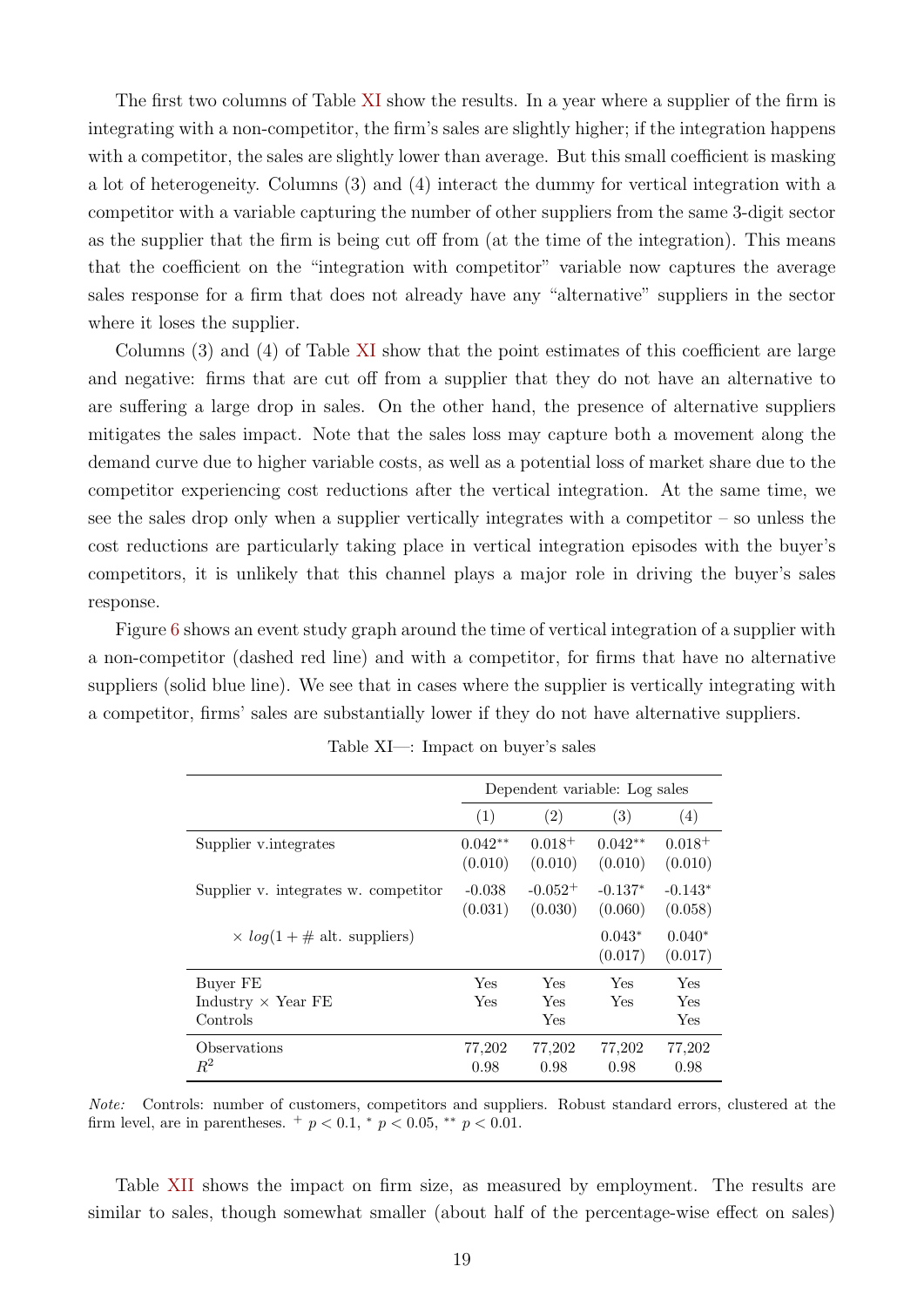



Note: The figure presents the results of estimating equation 4 with two leads and lags for both  $1{A}$  supplier integrates vertically w. competitor of  $b_{bt}$  and  $1{A}$  supplier integrates vertically  $b_{bt}$ . Confidence intervals are calculated using robust standard errors clustered at the firm level.

and not statistically significant.

| Table XII—: Impact on buyer's employment |  |  |
|------------------------------------------|--|--|
|                                          |  |  |

|                                      | Dependent variable: Log employment |                     |                      |                     |  |  |  |
|--------------------------------------|------------------------------------|---------------------|----------------------|---------------------|--|--|--|
|                                      | (1)                                | (2)                 | (3)                  | (4)                 |  |  |  |
| Supplier v.integrates                | $0.028**$<br>(0.010)               | 0.009<br>(0.010)    | $0.029**$<br>(0.010) | 0.009<br>(0.010)    |  |  |  |
| Supplier v. integrates w. competitor | $-0.014$<br>(0.053)                | $-0.028$<br>(0.052) | $-0.077$<br>(0.100)  | $-0.086$<br>(0.098) |  |  |  |
| $\times$ log(1 + # alt. suppliers)   |                                    |                     | 0.027<br>(0.024)     | 0.025<br>(0.024)    |  |  |  |
| Buver FE                             | Yes                                | Yes                 | Yes                  | Yes                 |  |  |  |
| Industry $\times$ Year FE            | Yes                                | Yes                 | <b>Yes</b>           | Yes                 |  |  |  |
| Controls                             |                                    | Yes                 |                      | Yes                 |  |  |  |
| Observations<br>$R^2$                | 70,983<br>0.98                     | 70,983<br>0.98      | 70,983<br>0.98       | 70,983<br>0.98      |  |  |  |

Note: Controls: number of customers, competitors and suppliers. Robust standard errors, clustered at the firm level, are in parentheses.  $^{+}p < 0.1$ ,  $^{*}p < 0.05$ ,  $^{**}p < 0.01$ .

## 4.2 Can synergies account for breaking supplier links?

One potential alternative explanation of our finding that vertical relations are more likely to end when the supplier vertically integrates with the buyer's competitor is that there are very strong synergies from the merger. If synergies give the integrated downstream firm a large cost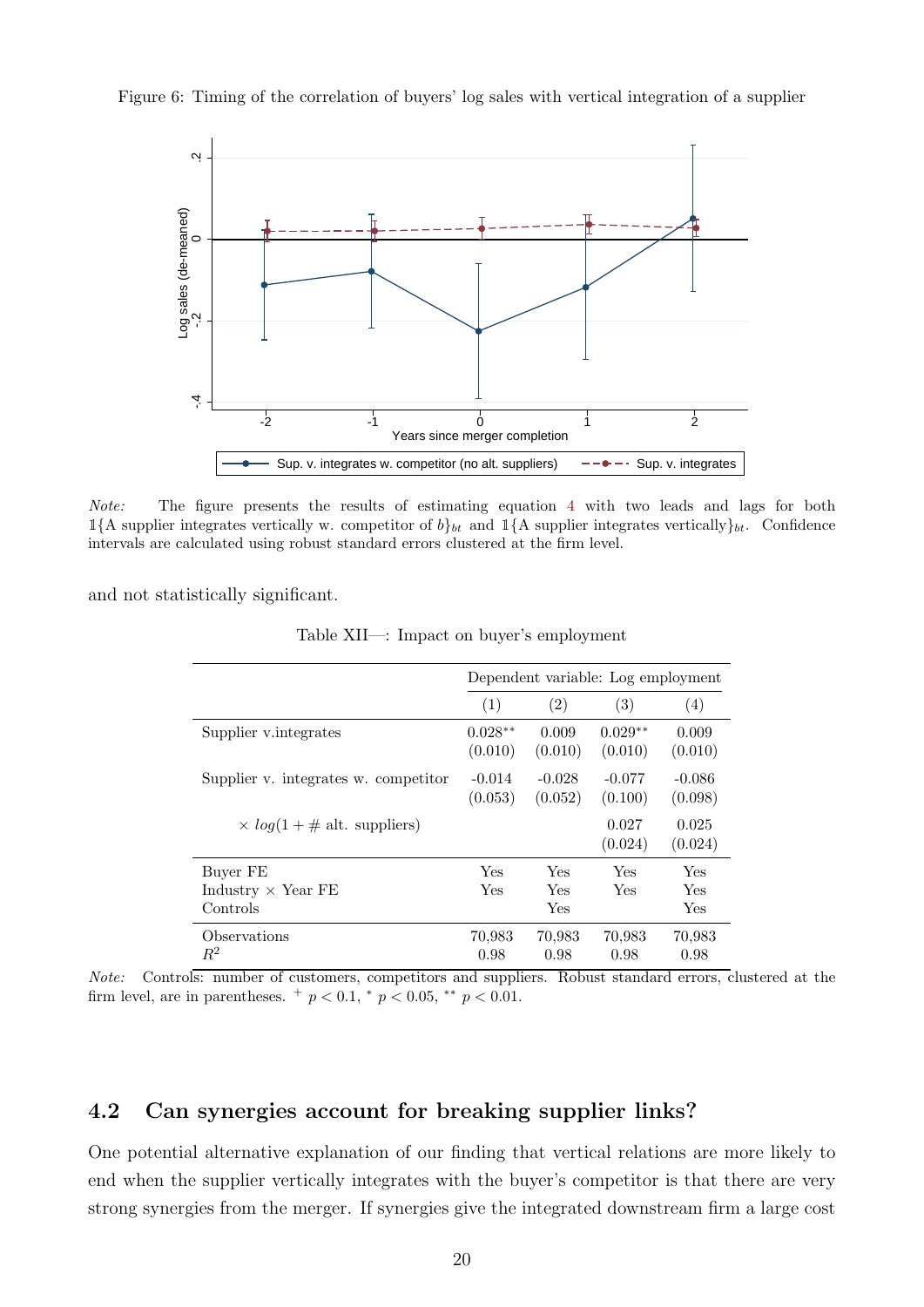advantage, the unintegrated downstream competitor may be forced to exit the product market, which may lead it to cut its ties to the upstream firm.

If this explanation was driving our results, however, we would expect that vertical integration would adversely affect the market shares of all downstream firms in the industry, including competitors that did not have a supplier relationship with the integrating upstream unit. Table XIII shows results from a regression of log firm sales on a dummy that is one if the firm has a competitor in that year that vertically integrates (and firm and industry  $\times$  year fixed effects, as well as the set of controls from above). We find no statistically significant correlation between a competitor vertically integrating and a change in firm sales. This stands in contrast to the situation that we looked at above, where a competitor is vertically integrating with the buyer's supplier, and where we observed a drop in firm sales.

|                            | Dependent variable: Log sales |                     |                  |                  |  |  |  |
|----------------------------|-------------------------------|---------------------|------------------|------------------|--|--|--|
|                            | (1)                           | (2)                 | (3)              | (4)              |  |  |  |
| A competitor v. integrates | 0.017<br>(0.024)              | $-0.020$<br>(0.023) |                  |                  |  |  |  |
| $max(t,t-1)$               |                               |                     | 0.005<br>(0.023) |                  |  |  |  |
| $max(t, t - 1, t - 2)$     |                               |                     |                  | 0.023<br>(0.023) |  |  |  |
| Buyer FE                   | Yes                           | Yes                 | Yes              | Yes              |  |  |  |
| Industry $\times$ Year FE  | Yes                           | Yes                 | Yes              | Yes              |  |  |  |
| Controls                   |                               | Yes                 | Yes              | Yes              |  |  |  |
| Observations<br>$R^2$      | 118,700<br>0.94               | 118,700<br>0.94     | 118,700<br>0.94  | 118,700<br>0.94  |  |  |  |

Table XIII—: Impact of vertical integration on competitors' sales

Note: The variable in the second (third) row is a dummy that is one if a competitor has undergone a vertical integration in the current or last year (current or last two years). Controls: number of customers, competitors and suppliers. Robust standard errors, clustered at the firm level, are in parentheses. The number of observations is larger here than in Table XI because we have more firms with sales data that have competitor relationships than firms with supplier relationships.  $+p < 0.1$ ,  $\degree p < 0.05$ ,  $\degree \degree p < 0.01$ .

These results are in line with the findings of Blonigen and Pierce (2016), who study the effect of mergers and acquisitions on physical productivity and markups of U.S. manufacturing establishment. They use a similar dataset of public and private mergers and acquisitions, and find no effect of physical productivity of integrating plants, but a significant increase in markups. While their data allows for a much more direct investigation of the productivity effects of mergers and acquisition than our indirect results on competitor's sales, the results support the view that much of the impact of M&A is to reduce competition, and little to increase economic efficiency.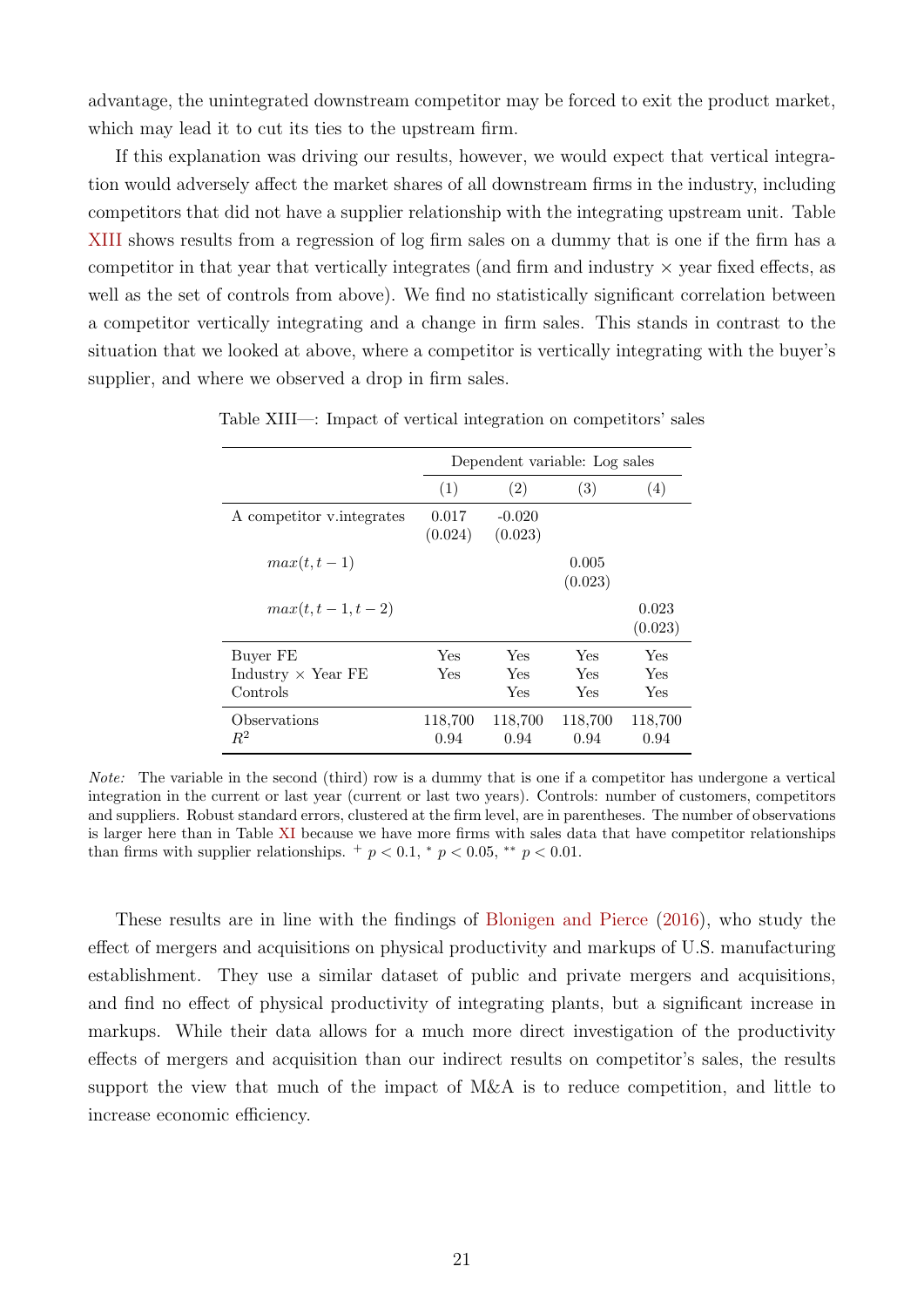## 4.3 Discussion

Even if the vertical foreclosure is taking place in some of the cases we studied, the overall welfare consequences are not necessarily negative, in particular because consumer prices might fall due to increases in productivity or changes in competition. Frictions in firm-to-firm markets are likely to impose additional transaction costs, which will be reflected in the prices paid by final consumers. A full structural analysis of the welfare cost of vertical foreclosure across a broad range of industries is beyond the scope of this paper, but we view our reduced-form evidence as a first step in this direction.

Having read newspaper coverage and SEC filings related to some of the potentially foreclosing mergers and acquisitions, we find it plausible that in many of these cases the integrating firms are not directly cutting off the competing downstream firm. The documents filed by the integrating firms typically emphasize that existing contracts with customers of the upstream firm will be honored. In some cases, however, firms also state that clauses in these contracts allow the customers to withdraw from the agreement. Upon integration, customers of the integrating supplier may find themselves wanting to break the relationships because continuing the relationship would be associated with a strategic disadvantage on the output market.<sup>13</sup> But even if these customers initiated the break, foreclosure is taking place when they have been hurt by the integration.

As an example, consider the acquisition of hard drive disk platter producer Komag by its customer Western Digital (WD) in 2007. Komag had also been supplying WD's rivals Seagate, Maxtor, and Hitachi, and these relationships ceased after integration. In a conference call with market analysts, a senior executive from WD said about Komag's future relationships with their existing customers: "[...] we are prepared to provide all customers with the committed volumes outlined in their existing volume purchase arrangement. However, customers will determine their [input] requirement. Therefore, there could be a significant reduction in volume from those customers [...]." (Securities and Exchange Commission, 2007).

## 5 Conclusion

This paper presents results that suggest that vertical foreclosure along the extensive margin is occurring among large firms – and across a range of sectors in the economy. Vertical relationships are much more likely to break when the supplier is integrating with a competitor of the buyer, than when the supplier is integrating with an unrelated party. Depending on market structure, the firm that integrated with the supplier may have an incentive to prevent its competitor from continuing to purchase from the supplier. We find that this higher hazard rate for links breaking remains statistically significant when only considering integration events that occur after exogenous downward pressure on the suppliers' stock price. Rumored integration that never takes place is not associated with higher hazard rate. We find that on average firms

<sup>&</sup>lt;sup>13</sup>Such as strategic disadvantage may arise through the revelation of information to the competitor. See, e.g. Hughes and Kao (2001).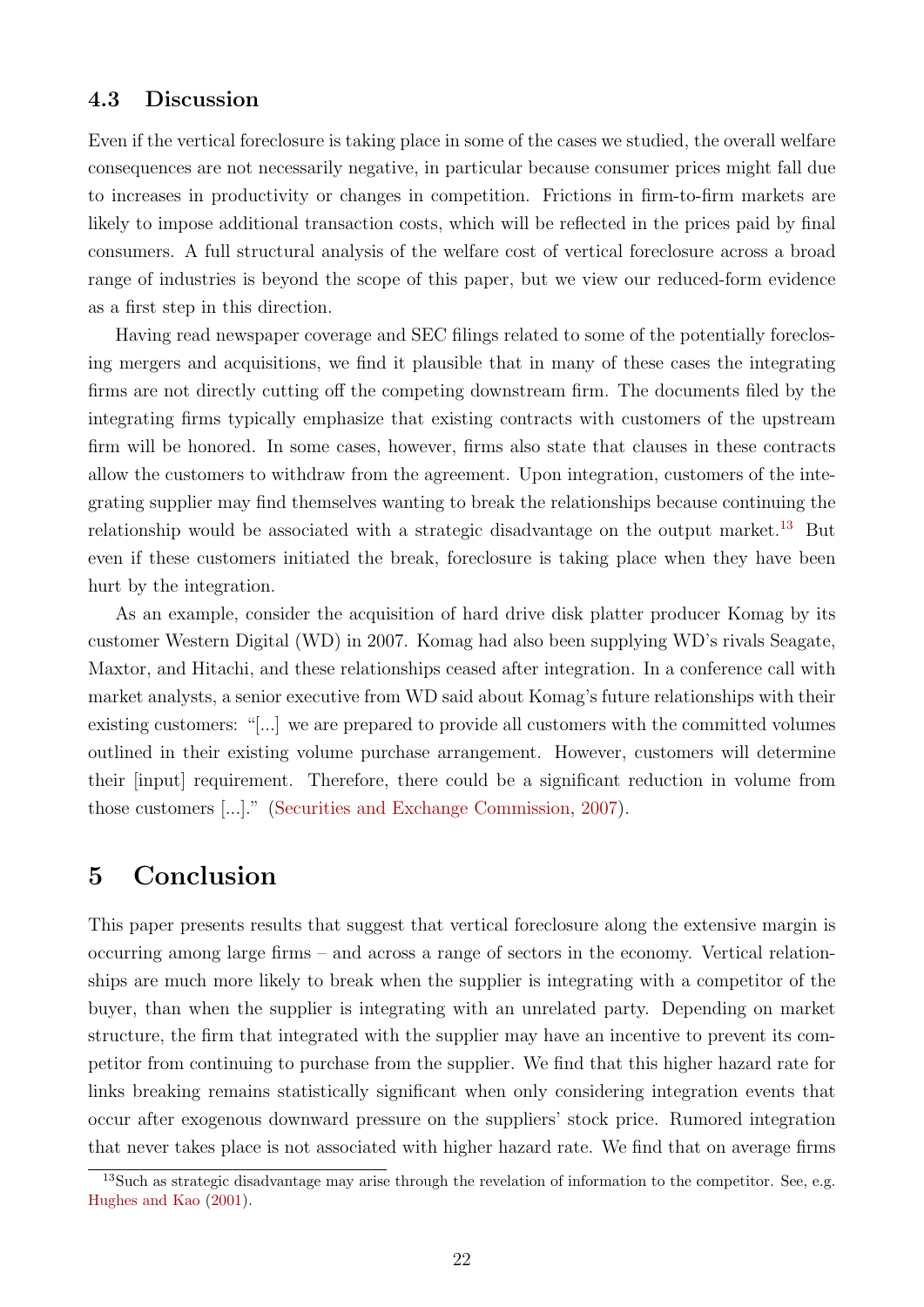whose supplier vertically integrated with one of their competitors experience a temporary drop in sales. This sales drop is lower for firms that have relationships with other suppliers from the same industry in place.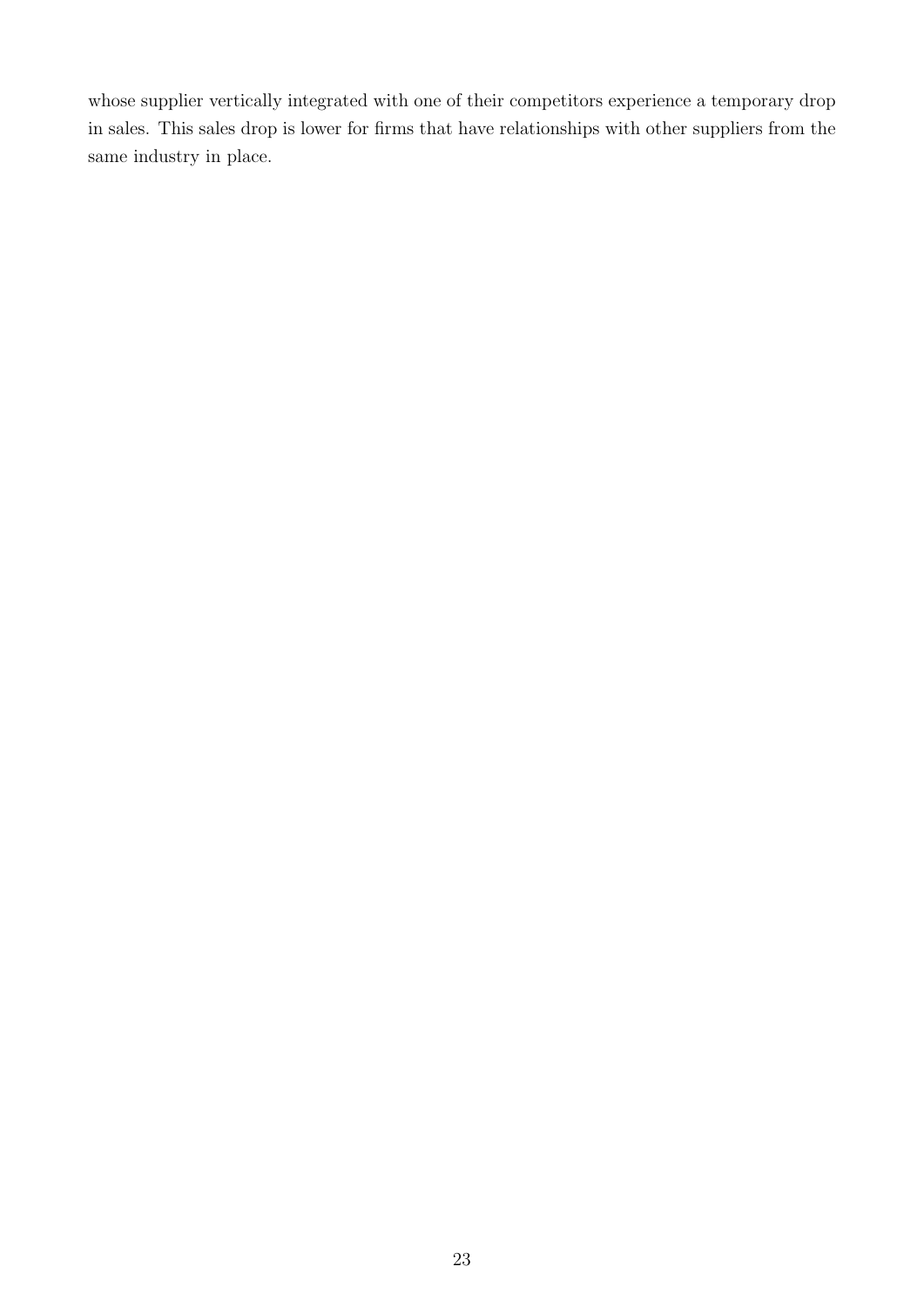# References

- Asker, John. 2016. "Diagnosing Foreclosure due to Exclusive Dealing." Journal of Industrial Economics, 64(3): 375–410.
- Barkai, Simcha. 2016. "Declining labor and capital shares." Stigler Center for the Study of the Economy and the State New Working Paper Series, 2.
- Barrot, Jean-Noel, and Julien Sauvagnat. 2016. "Input Specificity and the Propagation of Idiosyncratic Shocks in Prodction Networks." The Quarterly Journal of Economics, 1543– 1592.
- Bernard, Andrew B, and Swati Dhingra. 2015. "Contracting and the Division of the Gains from Trade." National Bureau of Economic Research.
- Bernard, Andrew B, Emmanuel Dhyne, Glenn Magerman, Kalina Manova, and Andreas Moxnes. 2017. "The origins of firm heterogeneity: a production network approach." Tuck School of Business at Dartmouth, unpublished manuscript.
- Blonigen, Bruce A, and Justin R Pierce. 2016. "Evidence for the Effects of Mergers on Market Power and Efficiency." NBER Working Paper, 22750.
- Boehm, Christoph, Aaron Flaaen, and Nitya Pandalai-Nayar. 2015. "Input Linkages and the Transmission of Shocks: Firm-Level Evidence from the 2011 Tōhoku Earthquake."
- Bollaert, Helen, and Marieke Delanghe. 2015. "Securities Data Company and Zephyr, data sources for M&A research." Journal of Corporate Finance, 33: 85–100.
- Bolton, Patrick, and Michael D. Whinston. 1993. "Incomplete Contracts, Vertical Integration, and Supply Assurance." The Review of Economic Studies, 60(1): 121–148.
- Bureau Van Dijk. 2017. "Zephyr."
- Carballo, Jerónimo, Gianmarco IP Ottaviano, and Christian Volpe Martincus. 2018. "The buyer margins of firms' exports." Journal of International Economics, 112: 33–49.
- Carvalho, Vasco M, Makoto Nirei, Yukiko Saito, and Alireza Tahbaz-Salehi. 2016. "Supply chain disruptions: Evidence from the great east japan earthquake."
- Chipty, Tasneem. 2001. "Vertical Integration , Market Foreclosure , and Consumer Welfare in the Cable Television Industry." American Economic Review, 91(3): 428–453.
- Crawford, Gregory S., Robin S. Lee, Michael D. Whinston, and Ali Yurukoglu. 2018. "The Welfare Effects of Vertical Integration in Multichannel Television Markets." Econometrica, 86(3): 891–954.
- De Loecker, Jan, Jan Eeckhout, and Gabriel Unger. 2018. "The rise of market power and the macroeconomic implications."
- Dessaint, Olivier, Thierry Foucault, Laurent Frésard, and Adrien Matray. 2016. "Ripple effects of noise on corporate investment."
- Edmans, Alex, Itay Goldstein, and Wei Jiang. 2012. "The real effects of financial markets: The impact of prices on takeovers." The Journal of Finance, 67(3): 933–971.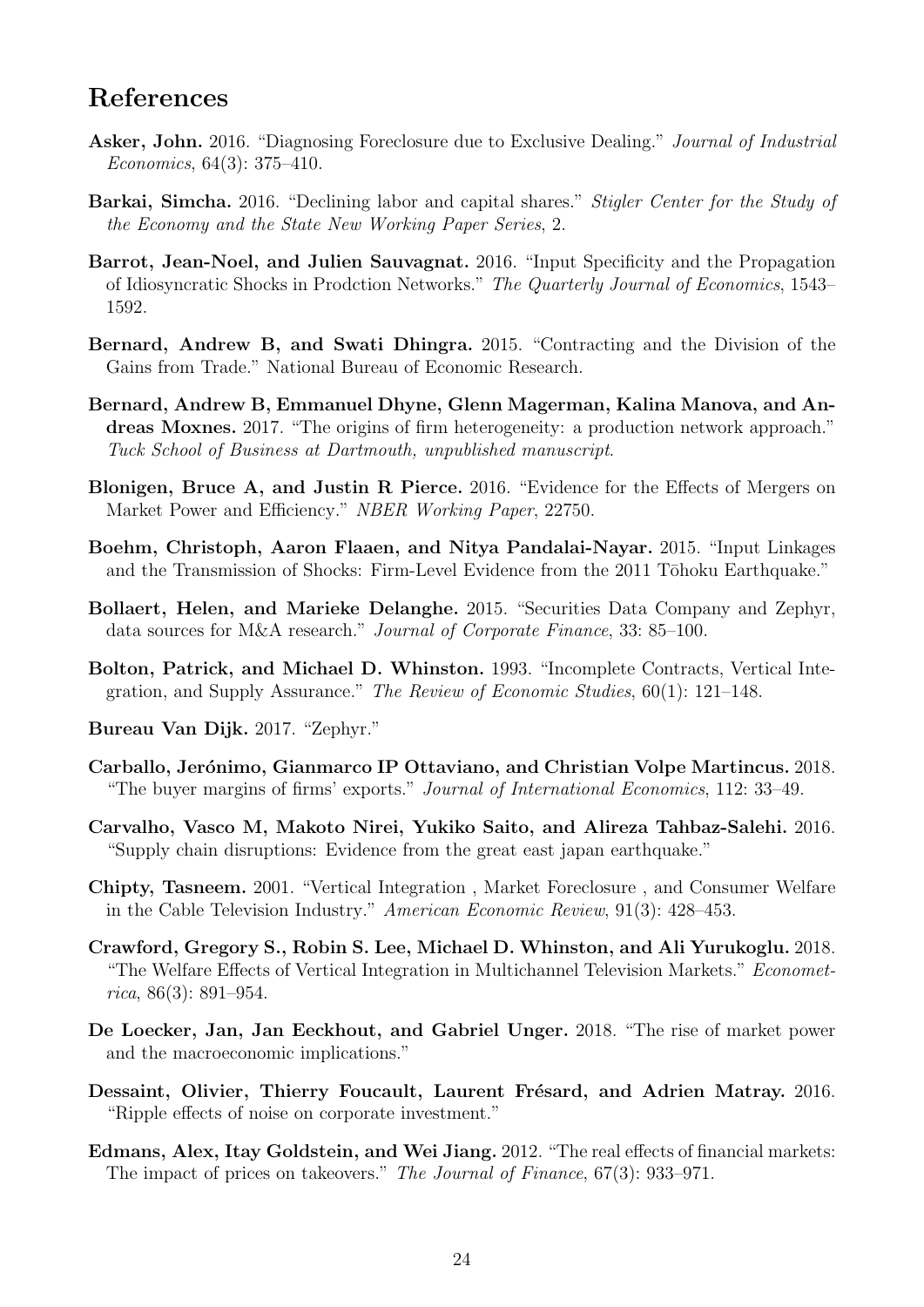- Giroud, Xavier, and Holger M Mueller. 2017. "Firms' Internal Networks and Local Economic Shocks." National Bureau of Economic Research.
- Goldberg, Pinelopi K, Amit K Khandelwal, Nina Pavcnik, and Petia Topalova. 2010. "Multiproduct firms and product turnover in the developing world: Evidence from India." The Review of Economics and Statistics, 92(4): 1042–1049.
- Gugler, Klaus, and Florian Szücs. 2016. "Merger externalities in oligopolistic markets." International Journal of Industrial Organization, 47: 230–254.
- Gugler, Klaus, Dennis C Mueller, B Burcin Yurtoglu, and Christine Zulehner. 2003. "The effects of mergers: an international comparison." International journal of industrial organization, 21(5): 625–653.
- Gutiérrez, Germán, and Thomas Philippon. 2017. "Declining Competition and Investment in the US." National Bureau of Economic Research.
- Gutirrez, Germn, and Thomas Philippon. 2018. "How EU Markets Became More Competitive Than US Markets: A Study of Institutional Drift." National Bureau of Economic Research Working Paper 24700.
- Hart, Oliver, and Jean Tirole. 1990. "Vertical Integration and Market Foreclosure." Brookings Papers on Economic Activity. Microeconomics, 1990(1990): 205–286.
- Hastings, Justine S., and Richard J. Gilbert. 2005. "Market power, vertical integration and the wholesale price of gasoline." Journal of Industrial Economics, 53(4): 469–492.
- Hortaçsu, Ali, and Chad Syverson. 2007. "Cementing Relationships: Vertical Integration, Foreclosure, Productivity, and Prices." Journal of Political Economy, 115(2): 250–301.
- Hughes, John S, and Jennifer L Kao. 2001. "Vertical integration and proprietary information transfers." Journal of Economics & Management Strategy,  $10(2)$ : 277–299.
- Kalemli-Ozcan, Sebnem, Bent Sorensen, Carolina Villegas-Sanchez, Vadym Volosovych, and Sevcan Yesiltas. 2015. "How to Construct Nationally representative Firm Level Data from the Orbis Global Database." NBER Working Paper, , (21558).
- Klein, Benjamin, Robert G. Crawford, and Armen A. Alchian. 1978. "Vertical integration, appropriable rents, and the competitive contracting process." Journal of Law and Economics, 21(2): 297–326.
- Maksimovic, Vojislav, Gordon Phillips, and Liu Yang. 2013. "Private and public merger waves." The Journal of Finance,  $68(5)$ : 2177–2217.
- Malmendier, Ulrike, Enrico Moretti, and Florian S Peters. 2018. "Winning by losing: evidence on the long-run effects of mergers." The Review of Financial Studies, 31(8): 3212– 3264.
- Oberfield, Ezra. 2018. "A Theory of Input–Output Architecture." Econometrica, 86(2): 559– 589.
- Ordover, Janusz A., Garth Saloner, and Steven C. Salop. 1990. "Equilibrium Vertical Foreclosure." American Economic Review, 80(1): 127–142.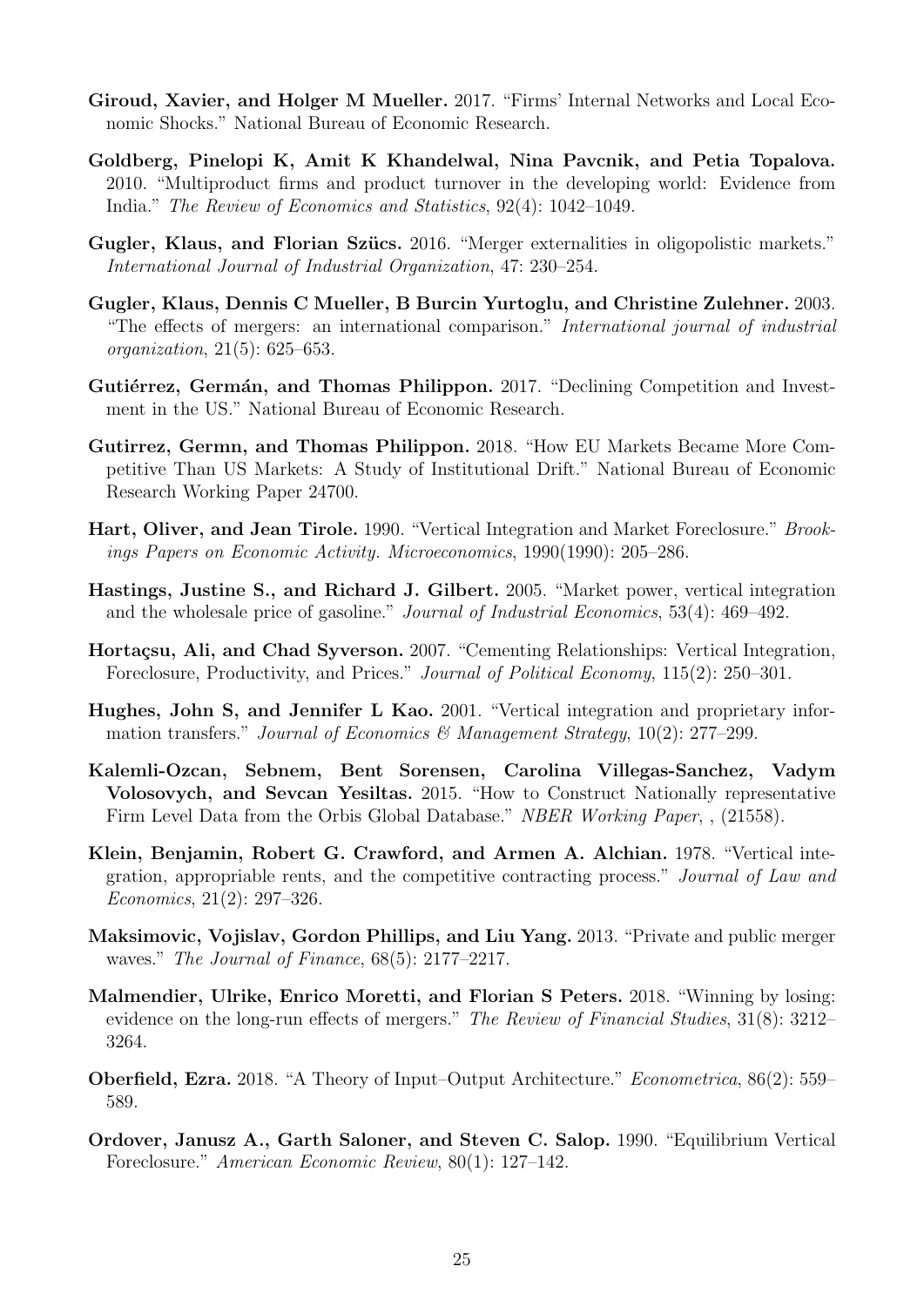- Rey, Patrick, and Jean Tirole. 2007. "A Primer on Foreclosure." In Handbook of Industrial Organization. Vol. 3, , ed. Mark Armstrong and Robert H. Porter, Chapter 33, 2145–2220. North Holland.
- Rhodes-Kropf, Matthew, and Steven Viswanathan. 2004. "Market valuation and merger waves." The Journal of Finance, 59(6): 2685–2718.
- Salop, Steven C, and Daniel P Culley. 2015. "Revising the US vertical merger guidelines: policy issues and an interim guide for practitioners." Journal of Antitrust Enforcement,  $4(1): 1-41.$
- Securities and Exchange Commission. 2007. "Preliminary Communications on Schedule 14D-9 related to Komag Inc." https://www.sec.gov/Archives/edgar/data/106040/000089256907000897/a31572t3sctovc.htm.
- Stiebale, Joel, and Florian Szücs. 2017. "The Effects of Mergers on Markups, Productivity, and Innovation of Rivals." Mimeo, DICE Dusseldorf.
- The Economist. 2018. "Regulators across the West are in need of a shake-up." , (15 November 2018).
- Waterman, David, and Andrew A. Weiss. 1996. "The effects of vertical integration between cable television systems and pay cable networks." Journal of Econometrics, 72(1- 2): 357–395.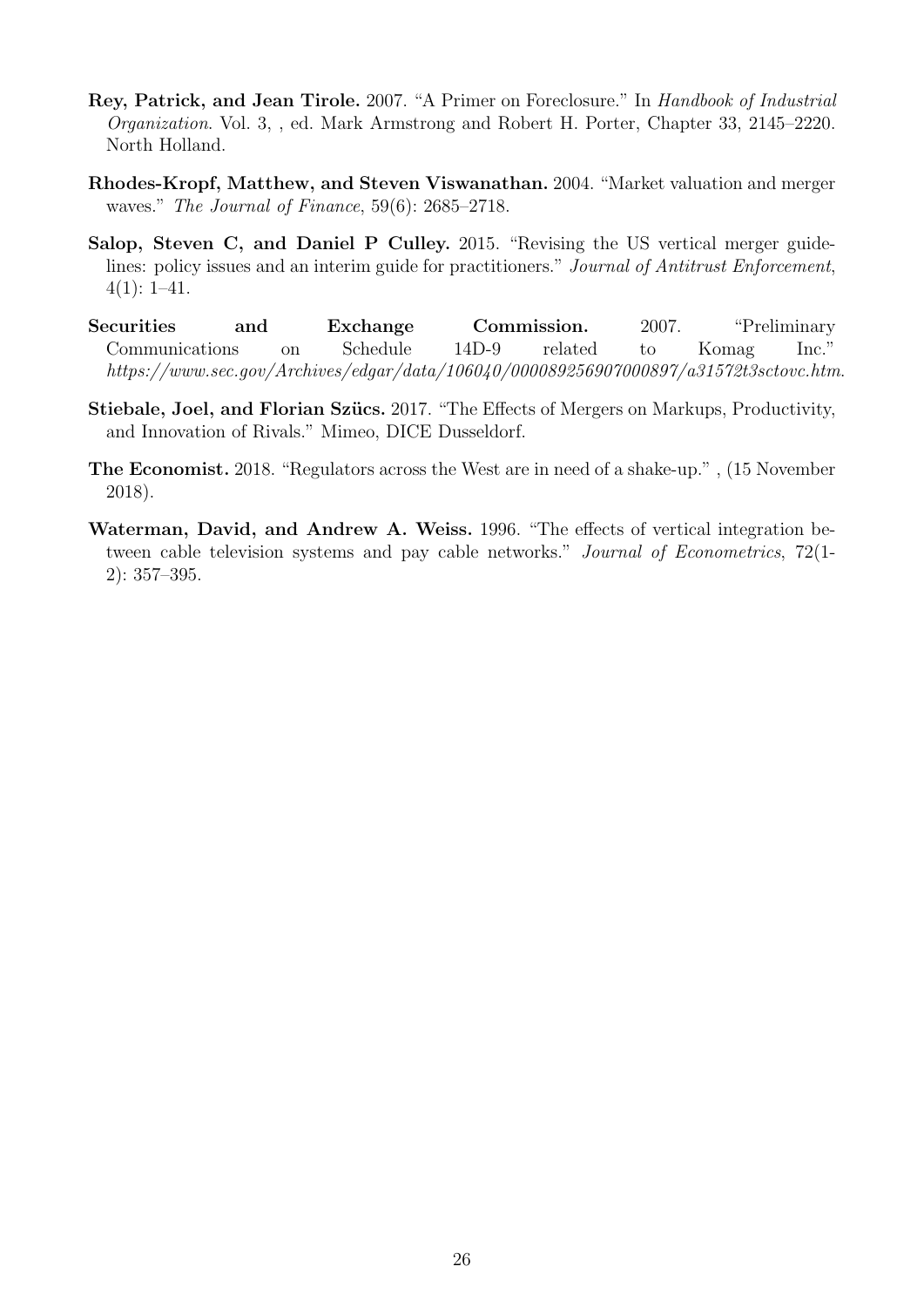# A Data Sources and Definitions

We combine three components to construct the database used in this paper:

- A production and competitor network between large firms from FactSet Revere
- A comprehensive M&A database, Bureau van Dijk's Zephyr, with information on deals and rumors about deals
- Company financials and industry classifications from Bureau van Dijk's Orbis, Compustat and FactSet Fundamentals

This appendix describes each of the data sources as well as the key variables we derive from them.

## A.1 FactSet Revere supply chain data

#### Content and data sources

FactSet is a commercial data provider that mainly sells to companies in the financial services sector. Its supply chain data (called "Revere") provides information on the nature and duration of vertical and horizontal relationships between firms. FactSet collects this information on relations from primary public sources such as SEC filings, investor presentations, corporate actions, company websites and press releases. For each firm, FactSet conducts an annual review to update the database. In addition, press releases and corporate actions are monitored daily for US firms.

|                                 | Frequency | Percentage |
|---------------------------------|-----------|------------|
| Supplier                        | 114,136   | 12.71      |
| Competitor                      | 197,423   | 21.98      |
| Customer                        | 290,893   | 32.38      |
| Partner: Distribution           | 24,725    | 2.75       |
| Partner: Equity investment      | 53,602    | 5.97       |
| Partner: Production             | 12,737    | 1.42       |
| Partner: Investor               | 48,244    | 5.37       |
| Partner: Joint-Venture          | 29,845    | 3.32       |
| Partner: Licensing              | 37,083    | 4.13       |
| Partner: Marketing              | 16,296    | 1.81       |
| Partner: Other                  | 876       | 0.10       |
| Partner: Research Collaboration | 46,273    | 5.15       |
| Partner: Technology             | 26,189    | 2.92       |
| Total                           | 898,322   |            |

Table XIV—: Number of relationships in raw FactSet Revere data

Note: Frequency table of the raw number of relations in the relationship dataset from which we construct the firm network. In line with the description in the documentation of the data, we count companies providing paid distribution, production, marketing and licenses as suppliers.

Each relation between two companies is dated with a start date at which the relation was first recorded by FactSet and with an end date at which it was noticed that the relation no longer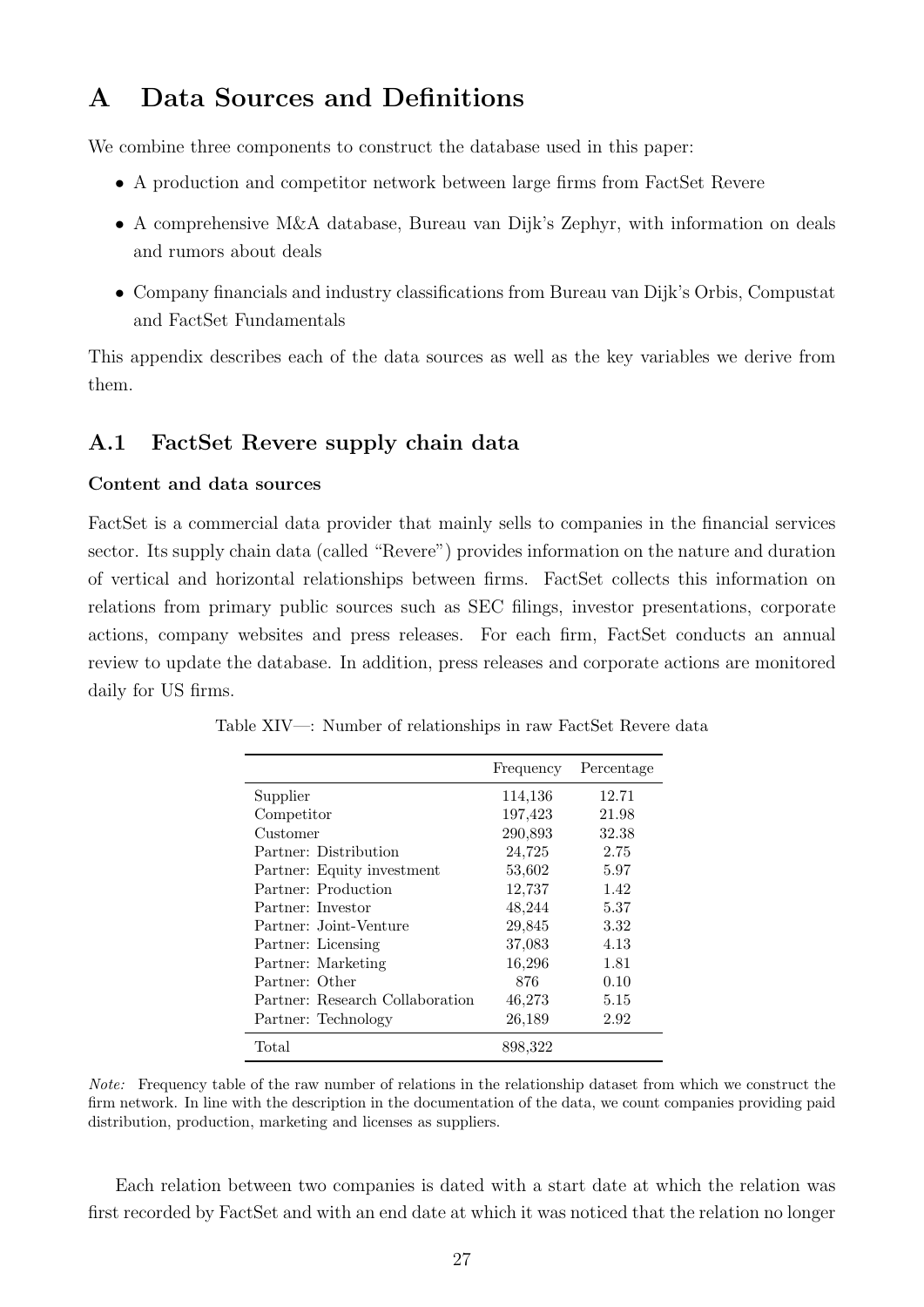existed. In addition, each relation is categorized into buyer links, supplier links, competitor links or partnerships. These broad categories are detailed into 13 subcategories (see Table XIV). We use these categories to define two types of networks:

- Buyer-supplier network: a directed graph on which an edge is created when the target company is a supplier of the source company, i.e. at least one of the following is true:
	- the source company discloses the target company as a supplier of products or services
	- the target company discloses the source company as a customer of products or services
	- the target company provides paid manufacturing, distribution or marketing services to the source company
	- the target company licenses products, patents, technology or IP to the source company
- Competitor network: an undirected graph on which an edge is created if at least one of the two company discloses the other one as a competitor

We do not include the partnership links provided by fact set for our analyses (Joint ventures, Equity stakes, research collaborations and integrated product offerings).

Finally, many relations are also provided with a few keywords explaining the links, though not in a fully systematic fashion. Companies can have multiple links, for instance in order to document that a supplier is also in competition with a given customer.

#### Coverage

The data contain observations on 180,192 firms, some of which are "covered" companies (in the sense that the data provider actively searches for information on these firms); the others show up as suppliers, buyers, or competitors of covered companies. FactSet determines coverage mainly based on membership of firms in major stock indexes. The provider aims to cover all companies listed in a set of global indexes, such as the FTSE Global All Cap, Russel Global, Stoxx Global and a range of global MSCI indexes. In addition, all US-based publicly traded firms are covered, as well as companies that are part of multiple local and regional stock market indexes, i.e. large non-US multinationals. FactSet achieves high but not complete coverge of the indexes. For example, 90.3% of the firms in MSCI ACWI All Cap have relationship information, 95.4% of the S&P 500 and 94.5% of the Russell 3000. While these coverage rules favor large listed firms, there are many smaller and non-listed firms in our sample because they have relationships with large firms.

Coverages varies by country. Figure 7 breaks down the number of firms in the database by the country of their headquarters. Consistent with the fact that FactSet originally only covered US firms, about a quarter of the firms is based in the US. Due to efforts to expand the database internationally starting in 2007, and because of foreign firms trading with US firms, international coverage goes well beyond large multinationals.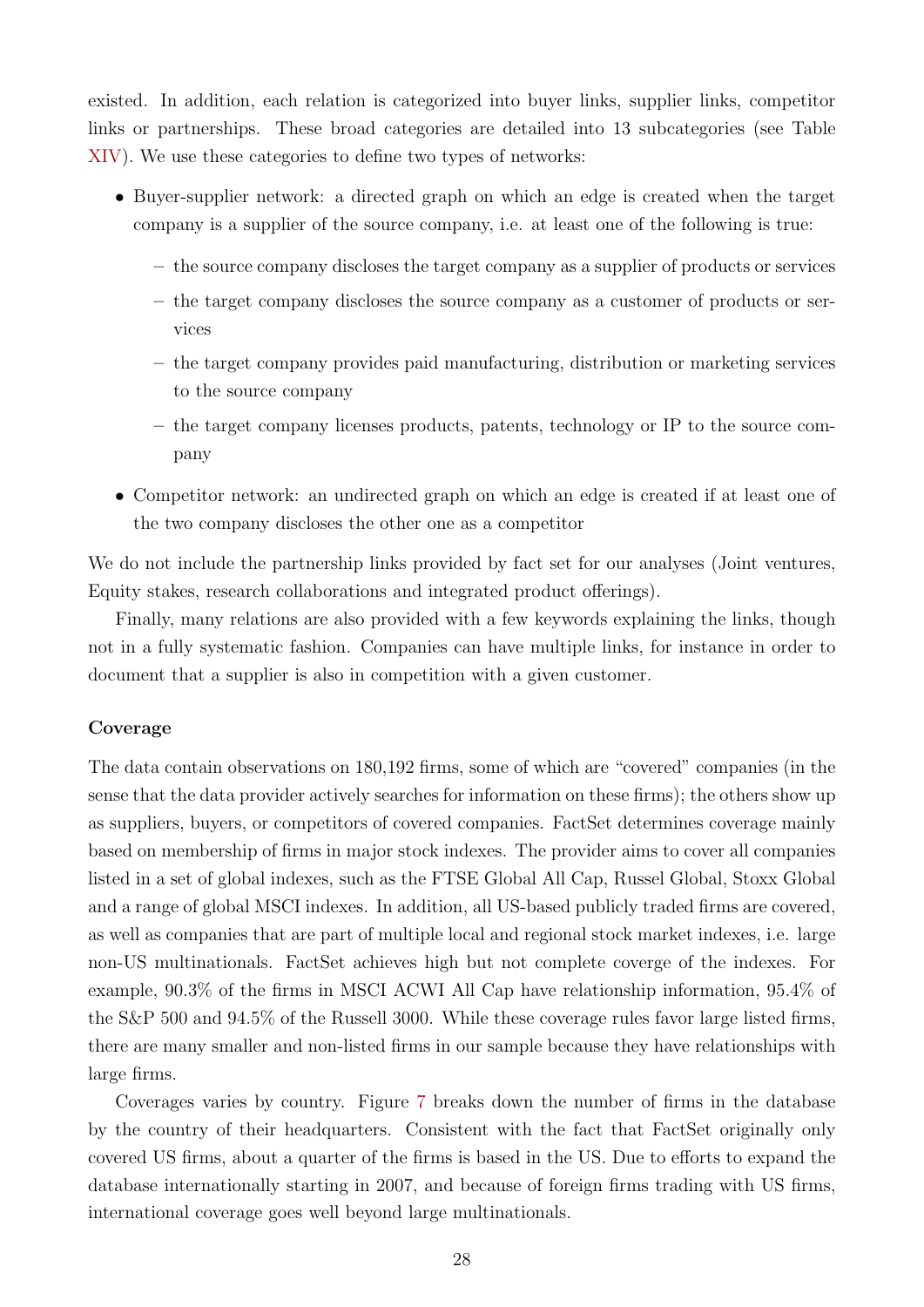Figure 7: Number of firms by country



Note: The figure reports the number of firms in the FactSet database by country of headquarter.

While the database is not representative even of the universe of US firms, it does contain a wide range of industries. Figure 8 reports the number of firms in the sample by a high-level aggregation of NAICS industry codes. The manufacturing sector contains the largest share of firms in our data, followed by financial services and insurances, and then by professional services.

When a company entity in the data ceases to exist, FactSet documents the reasons for it, along with a successor company. This fact allows us, in particular, to identify the successor company in the case of a complete merger or acquisition so that links are not mechanically breaking at acquisition.

The data start in 2003 and have been gradually expanded over time (Figure 9). Non-US firms were included from 2007 onwards.

#### Key variables

We annualize the relationship data in order to facilitate the matching with the company financials. A relation of any kind is counted as active in a given year if there is at least one day between start date and end date of the relation that falls into that year. The result is a panel of relations that is identified by source company, target company and year.

Buyer-supplier link breaks: The variable is one if and only if (i) the relation was active in the previous year but is no longer active and (ii), in case buyer and/or supplier were involved in a merger or acquisition, there is no active link between the successor company or acquiror and the buyer or supplier. The second condition rules out purely mechanically breaks in the supply chain that could result from mergers and acquisitions. This variable is the main left-hand side variable in the regressions in Section 3.

We set this variable to missing in a few cases to avoid other possible mechanical breaks.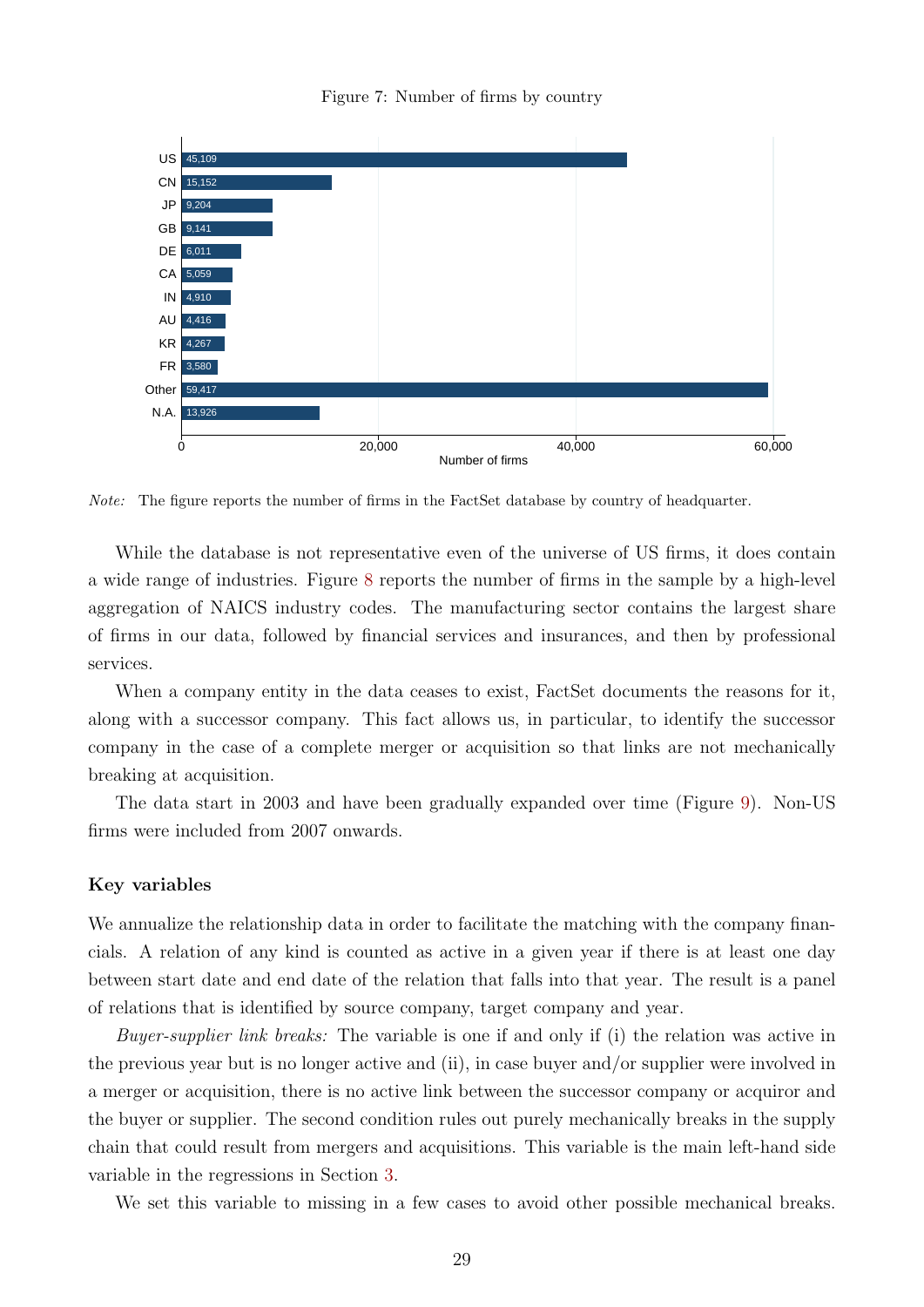



Note: The figure reports the number of firms in the FactSet database by primary industry classification.

If a buyer has dropped out of coverage and, in case of a merger or acquisition, the successor company or acquiror is not covered by FactSet in the current year, then its relations are not counted as breaking. This is to rule out that we erroneously count a link as broken purely because a firm is no longer covered. We also count the variable as missing when the buyer and the supplier in the given relation are integrating.

## A.2 Zephyr M&A data

We use Bureau van Dijk's Zephyr database for information on mergers and acquisitions. Zephyr records deals and rumors about deals for mergers and acquisitions in which at least a 2% stake in the target company changes owners and the value of the deal exceeds GBP 1M. For an overview of Zehphyr's content, coverage and how it compares to other M&A databases, see Bollaert and Delanghe (2015). For the sake of brevity, we refer to any merger or acquisition simply as merger in the following.

#### Matching and merging with other data sources

Zephyr reports the exact dates of rumors, announcements and (expected) completions or withdrawals of mergers. Analogously to the FactSet data, we convert these data to a panel of merger events, where each observation is identified by the target firm, the acquiring firm and the calendar year of the completion date for completed mergers or the year of the rumor for mergers that were rumored but never completed.

We match firms in the FactSet and Zephyr databases using security identifiers such as CUSIP or ISIN, as well as ticker names wherever possible. For the remaining firms we use a string matching tool provided by Bureau van Dijk that takes into account company names and,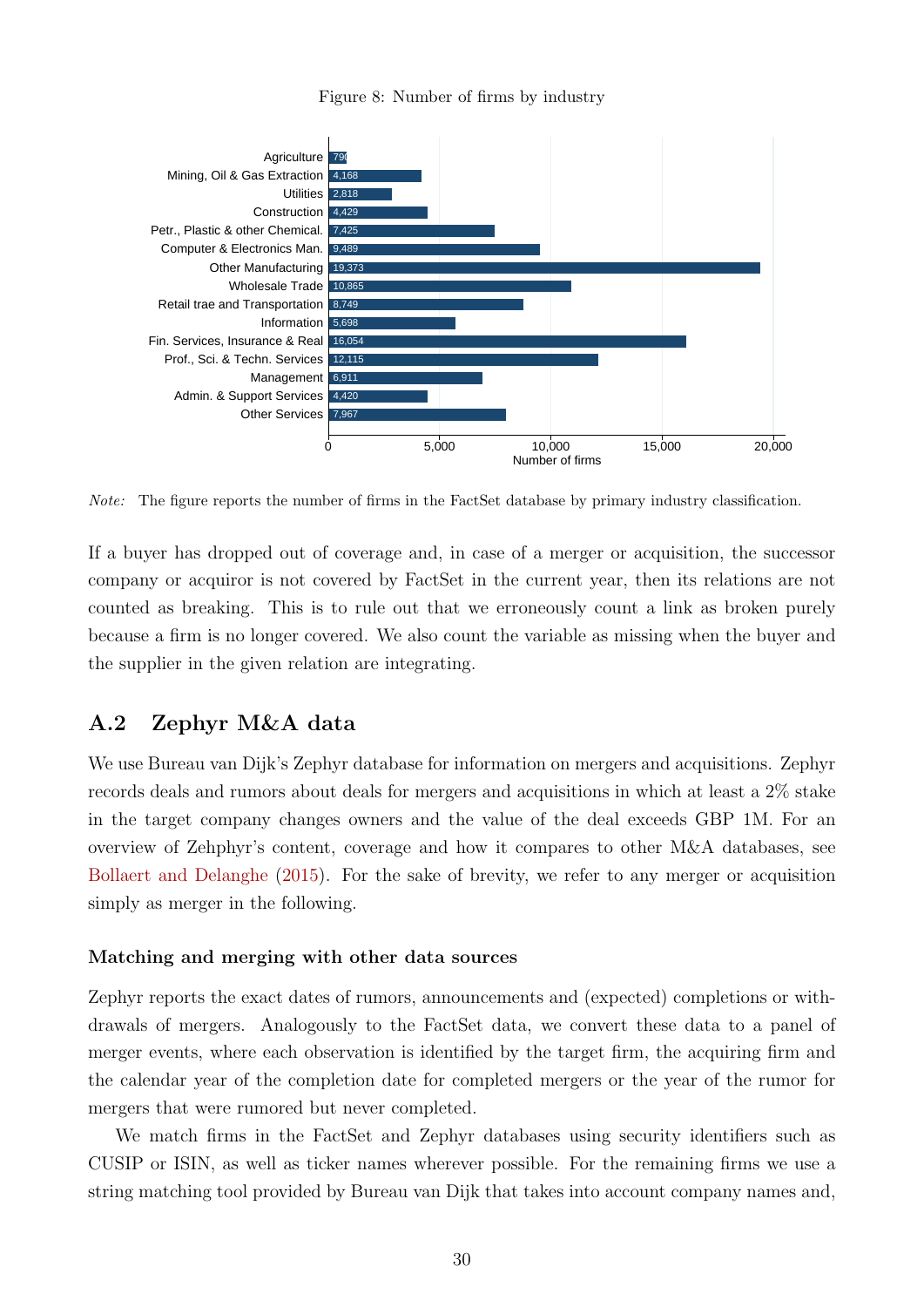



Note: The figure presents the number of firms in the FactSet database by year.

where available, addresses.

|  |  |  | Table $XV -$ : Types of mergers and acquisitions |
|--|--|--|--------------------------------------------------|
|  |  |  |                                                  |

|                             | Vertical |      |       | Horizontal<br>Both |       | Unrelated |       | Total |       |           |
|-----------------------------|----------|------|-------|--------------------|-------|-----------|-------|-------|-------|-----------|
|                             | Count.   | $\%$ | Count | %                  | Count | $\%$      | Count | $\%$  | Count | %         |
| Partial acquisitions        | 46       | 5.8  | 51    | 6.4                | 8     | 1.0       | 694   | 86.9  | 799   | $100.0\,$ |
| Full acquisitions & mergers | 132      | 4.4  | 568   | 18.9               | 69    | 2.3       | 2.231 | 74.4  | 3.000 | 100.0     |
| Total                       | 178      | 4.7  | 619   | $16.3\,$           | 77    | 2.0       | 2.925 | 77.0  | 3.799 | 100.0     |

Note: Number of partial and full mergers and acquisitions by presence vertical and horizontal relation between the merging parties (2003-2016). Partial acquisitions exclude minority stakes.

Table XV breaks down the mergers and acquisitions between firms in the matched sample by the type of their relation in the FactSet Revere data. In addition to vertical mergers, the data allow us to identify horizontal mergers (through competitor relationships) and mergers that are both horizontal and vertical in nature. In our analyses, however, we focus on integrations that have a vertical dimension to them.

Table XVI reports summary statistics about buyer-supplier relations where the supplier was vertically integrating or rumored to be vertically integrating with a competitor of the buyer. While the buyers in both groups are quite comparable, it seems that rumors involve suppliers that are on average somewhat larger than those suppliers which actually undergo integration. Note that we control for these differences in our regressions and also do not find a differential effect for larger or smaller suppliers.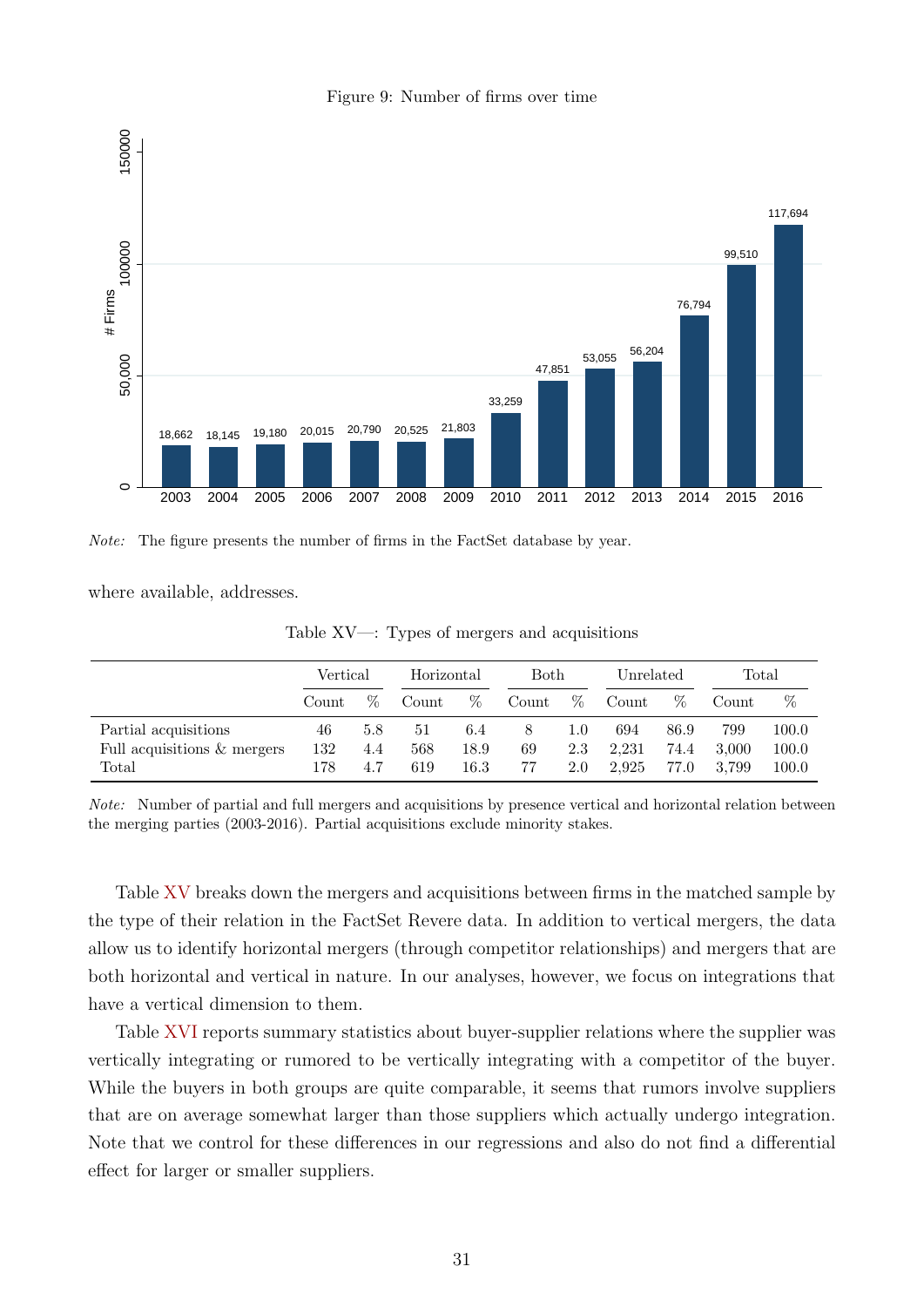|                                 | Vertical M&A with Comp. |             |            |  |  |  |  |
|---------------------------------|-------------------------|-------------|------------|--|--|--|--|
|                                 | Actual M&A              | Rumored M&A | Difference |  |  |  |  |
| New relationships               | 0.10                    | 0.14        | 0.04       |  |  |  |  |
| Ending relationships            | 0.51                    | 0.16        | $-0.35***$ |  |  |  |  |
| Buyer's suppliers               | 71.00                   | 78.09       | 7.10       |  |  |  |  |
| Supplier's buyers               | 27.55                   | 48.19       | $20.64***$ |  |  |  |  |
| Buyer's competitors             | 68.24                   | 68.28       | 0.04       |  |  |  |  |
| Supplier's competitors          | 19.58                   | 36.14       | $16.56***$ |  |  |  |  |
| Age of relationship             | 3.51                    | 3.98        | 0.47       |  |  |  |  |
| Sales ( $log m$ \$): Buyer      | 8.26                    | 8.96        | $0.70**$   |  |  |  |  |
| Sales ( $log m$ \$): Supplier   | 6.92                    | 8.77        | $1.86**$   |  |  |  |  |
| Sales ( $log m$ \$): Competitor | 9.33                    | 9.78        | $0.45**$   |  |  |  |  |
| Log Employment: Buyer           | 9.23                    | 9.84        | $0.61*$    |  |  |  |  |
| Log Employment: Supplier        | 6.79                    | 9.46        | $2.68**$   |  |  |  |  |
| Log Employment: Competitor      | 10.32                   | 9.86        | $-0.46*$   |  |  |  |  |
| N                               | 207                     | 221         | 428        |  |  |  |  |

Table XVI—: Treated buyer-supplier relations and placebo counterparts

Note: Summary statistics for the buyer-supplier-years for which suppliers are involved in a vertical M&Atransaction with a competitor of the buyer.

#### Key variables

With the firm network and the merger information in place, we construct our main explanatory variables. For ease of exposition, for a given buyer-supplier-year observation, we refer to the buyer as firm A, to the supplier as firm B and to a firm that merges with the supplier as firm C.

Supplier vertically integrates: We construct a dummy variable that is equal to one at the buyer-supplier-year level if firm B is involved in a merger with firm C which is also a customer of B. We restrict attention here to full mergers and acquisitions in the sense that the stake of the acquirer after the acquisition is 100% but was either zero or unknown before. Firm B can be either the acquirer or the target in the M&A with firm C. Note that we only count mergers as vertical if there was an active buyer-supplier relationship between B and C in the year of integration.

Supplier vertically integrates with buyer's competitor: This dummy variable is equal to one at the buyer-supplier-year level if firm B and C are merging, B is an active supplier of C in that year and A and C have an active competitor relationship in that year.

For the placebo analyses we construct the same variables again using rumored mergers instead of actual mergers. These rumors come from "unconfirmed reports", which "may be in the press, in a company press release, or elsewhere" (Bureau Van Dijk, 2017). They may indeed come from announcements by one of the involved firm as long as the other firms have not yet confirmed the announcements. In the Zephyr database, this corresponds to deals for which the variable *deal status* is "Rumour". The timing of these events differs slightly: instead of the completion date (which is unavailable), we use the rumor date. In general however, there is little time elapsing between a rumor and the completion of a deal: 145 days on average and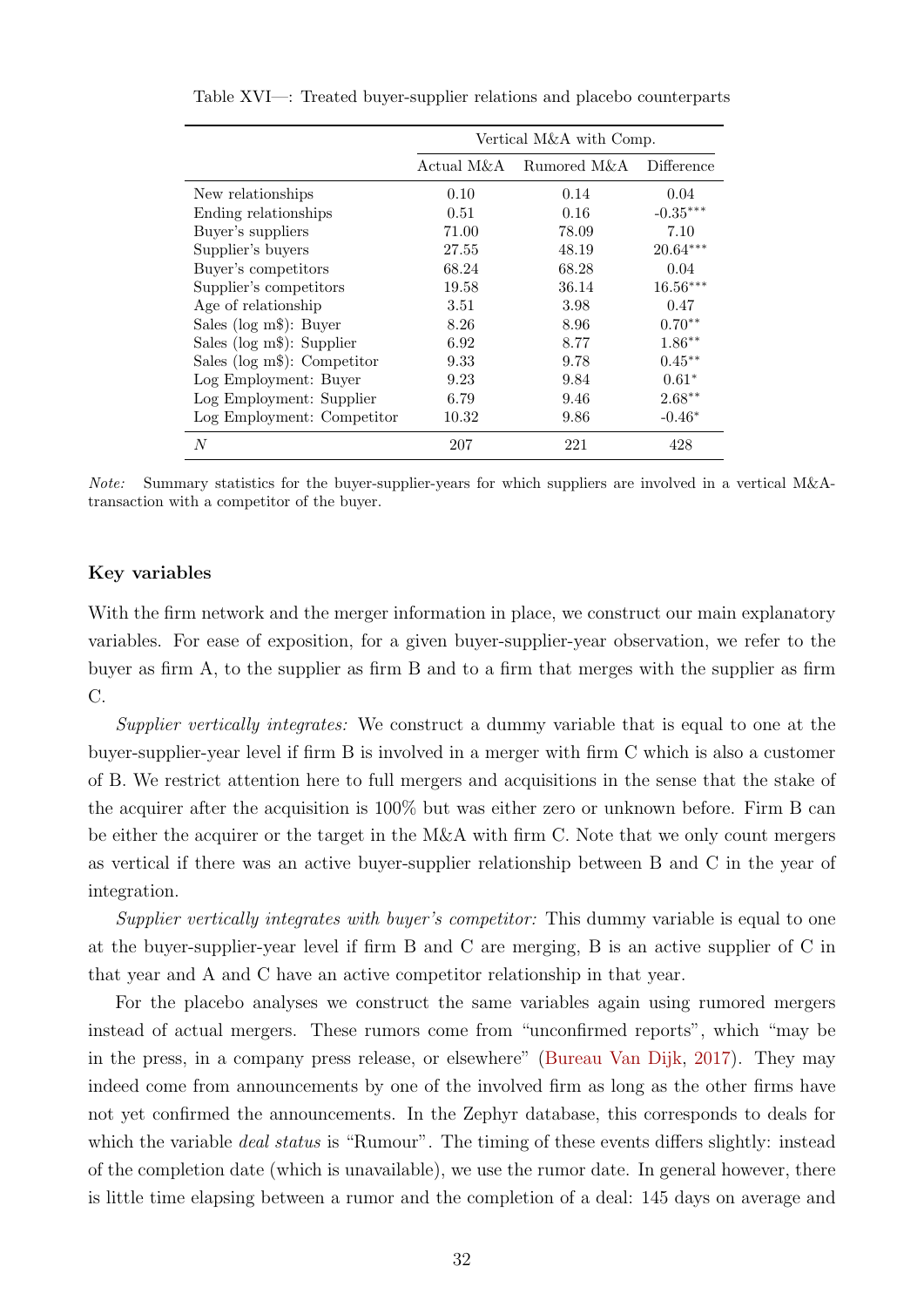about 92% of rumors which turn out to be true are realized within a year. For our placebo analyses, we exclude all rumors that materialize within three years.

## A.3 Company financials and industry classifications

To achieve best possible coverage of company financials and industry classifications for the firms in our supply chain network, we use combine data from Orbis, Compustat (through WRDS) and FactSet Fundamentals. The combination of the various data sources is necessary in particular because of varying coverage over time. While we have supply chain and merger information available from 2003 to present, Orbis data is only available to us from 2007 onwards. In contrast, Compustat and FactSet Fundamentals are available for earlier years as well.

#### Matching and merging with other data sources

As with the Zephyr database, we first match all firms for which securities identifiers are available. As Zephyr and Orbis share the same identifier, matching these data sources is straightforward. For the remaining firms and data sources we use the company names for string matching.

For firms where financials are available from multiple data sources, we only retain the information from the data source that provides the longest coverage of the sales variable of that firm. Hence, all of a given firm's financial information always come from the same data source in order to ensure consistency over time and across items. Wherever ties occur, preference is given first to FactSet Fundamentals, then to Orbis. Note that the variables from several datasets are almost perfectly correlated for the observations where we do have overlaps in coverage.

#### Key variables

Sales: The sales data are contained in the variables "ff sales" in FactSet Fundamentals, "sales" in Orbis and "sale" in Compustat. Orbis reports all financials directly in USD, the sales data from the other data sources we convert to USD where necessary using exchange rate information included in those datasets. A few firms in the data exhibit unusual sales trajectories that seem to suggest reporting or data entry issues. In order to rule out that our results are driven by such observations, we exclude firms whose sales growth falls into the first or 99th percentile in one or more years.

Employment: The number of employees is contained in the variables "ff emp" in FactSet Fundamentals, and "emp" in Orbis and Compustat. We use these variables without further processing.

NAICS codes: From Orbis and Compustat we can also retrieve NAICS industry codes ("naics primary" and "naics secondary" in Orbis, "naics" in Compustat). When several NAICS codes are available, we restrict attention to the primary one for clustering or aggregation.